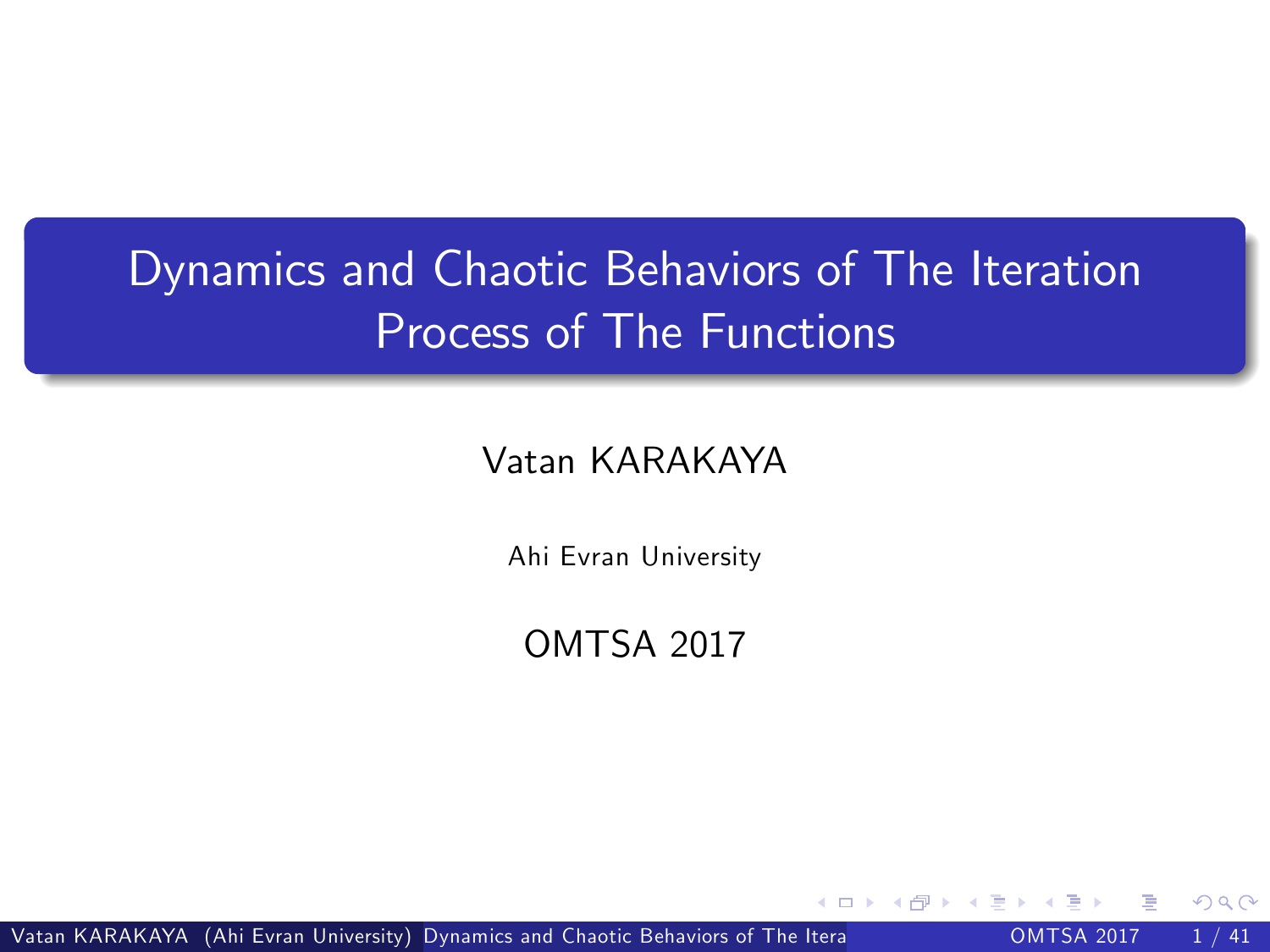In this presentation, first of all let us briefly discuss the historical development of dynamical systems. Historical beginnings of dynamical systems have began with Newton discovering the differential calculus. In this period, mathematical analysis has implemented many techniques and applications, but in this great development, there are some missing points. These missing points include the linear systems of mathematics that developed at that time. However, real life has include many non-linear situations. **Newton's**  $n$ -**body problem** is the origin point of dynamical systems. This problem involves both the motion of the *n*-body itself and the effect on *n*-tuple system. The *n*-body problem can be solved by using the differential equation for  $n = 1$  and  $n = 2$ , but the solution for  $n = 3$ can not be obtained. The main reason why this problem can not be solved for  $n = 3$  is that the system is in a chaotic structure and the chaos is not yet defined.

 $QQ$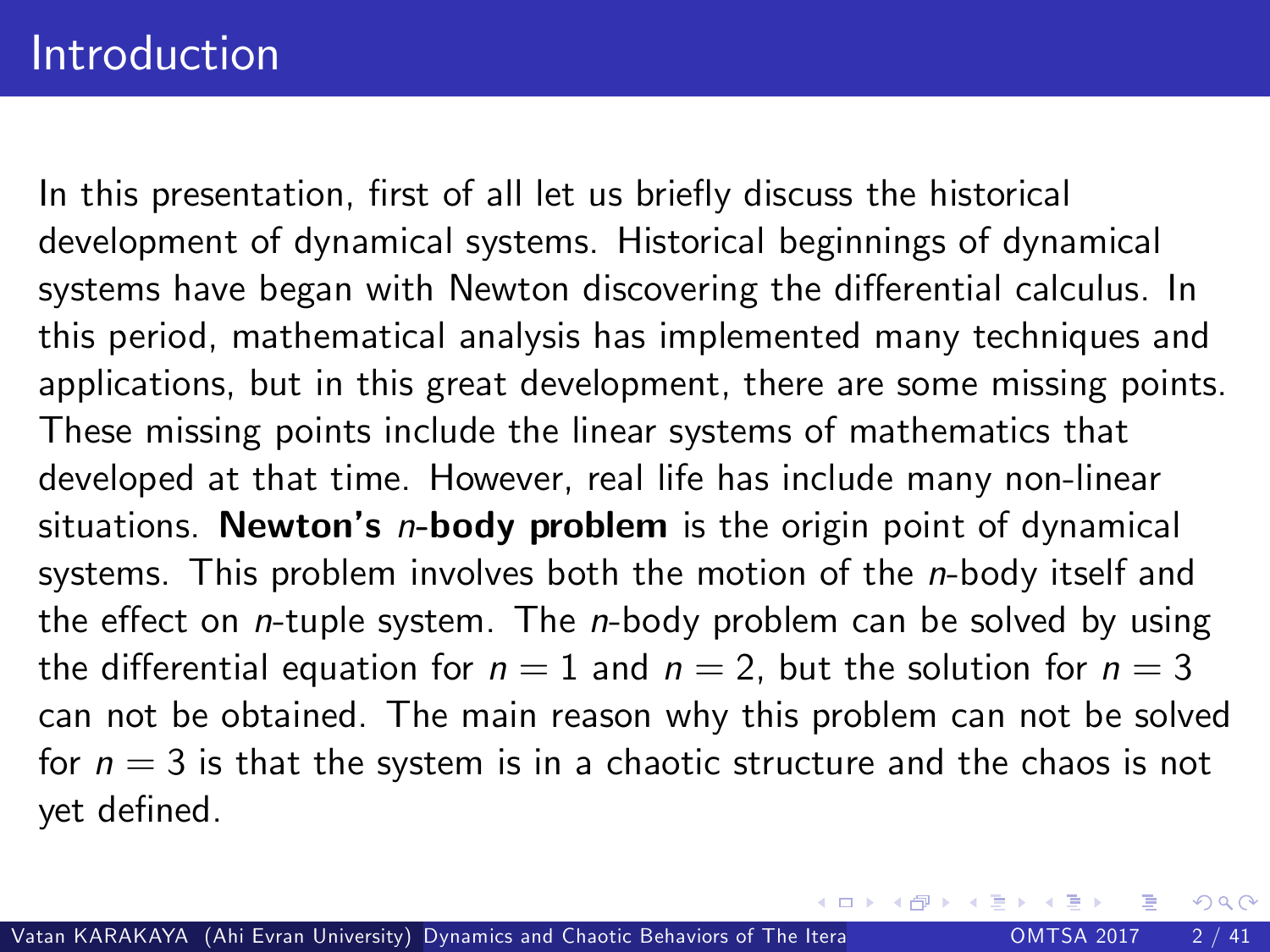In the historical process, the second stage of the development of dynamical systems was started by King Oscar II who announced in 1860 that there will be a reward for scientists who can solve the n-body problem. In this step, J. Henri Poincaré came in sight. Poincaré has proved that there is no solution of such a differential equation for  $n = 3$  using topology and geometry. However, he hasnít noticed the chaos that exists in the problem. Between 1920 and 1930, P. Fatou and G. Juli [\[1\]](#page-39-0) revealed chaotic structure on the Julia clusters by using complex analytical transformations, but they couldnít classify real chaos since there was no computer support. On the same dates, G.D. Birkhoff has studied iterative processes as the simplest way of understanding the dynamics behaviors of differential equations based on Poincaré's quantitative perspective.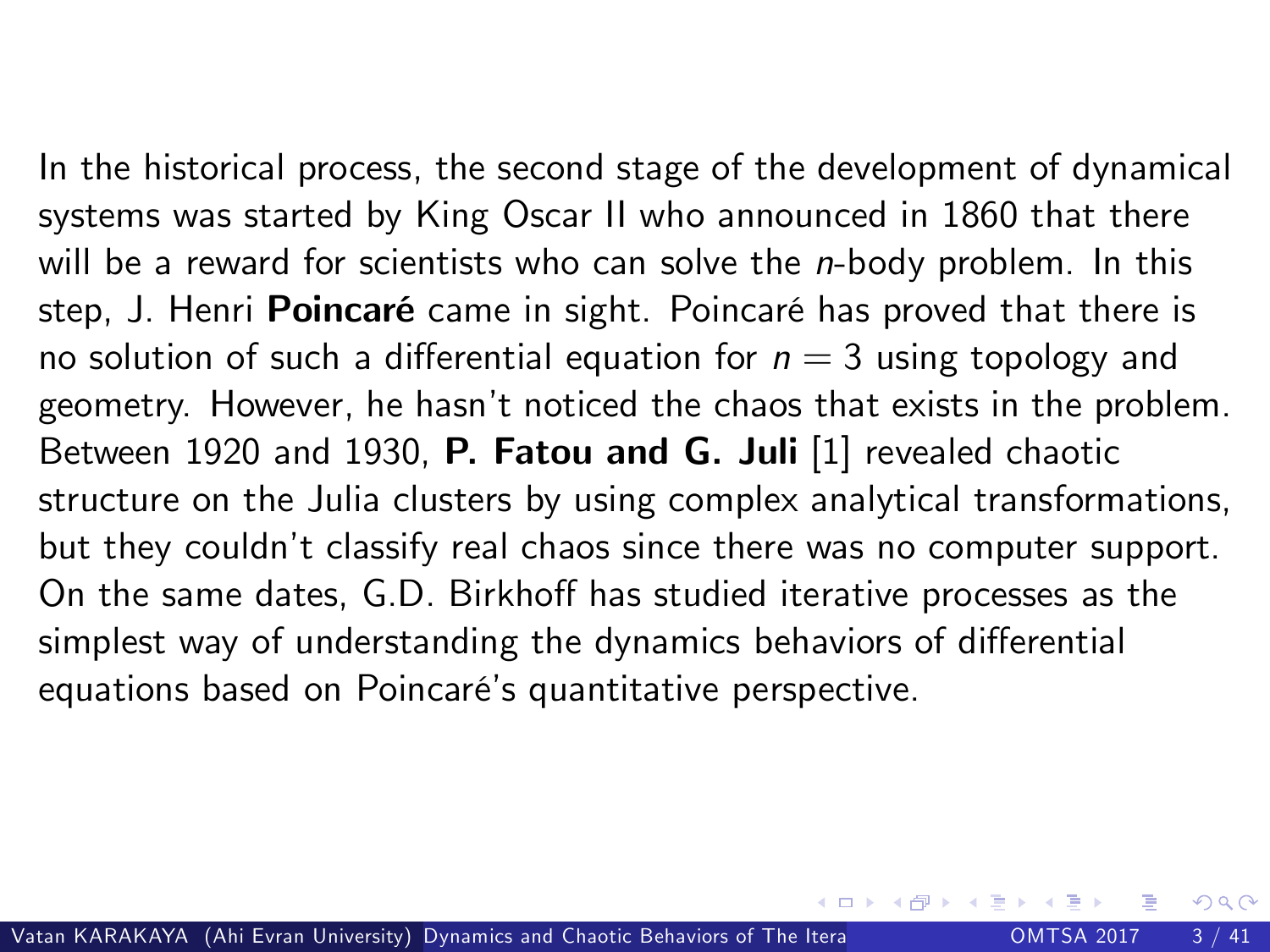A major development on dynamical systems occurred in 1960. The American mathematician **S. Smale**  $[2]$  took into account Poincaré's stable and unstable passes depending on the iteration processes, he has shown the chaotic movement as an example by using symbolic dynamics. At the same time, the American meteorologist  $E.N.$  Lorentz  $[3]$  examplifyed the types of chaos obtained by Poincaré using computer. Lorentz described dynamical systems as dependence sensitive to initial conditions and showed that long-term weather forecasts were not possible as a result of his experiments.

Since 1970, dynamical systems and chaos have been studied in different branches of science. Physicist **M. Feigenbaum**  $[4]$  has shown that each chaotic system can reach a constant (i.e., chaos constant). In the field of medicine, pulsation is displayed by the second order function, known as logistic equation, and its dynamics and chaos were studied, [\[5\]](#page-39-4).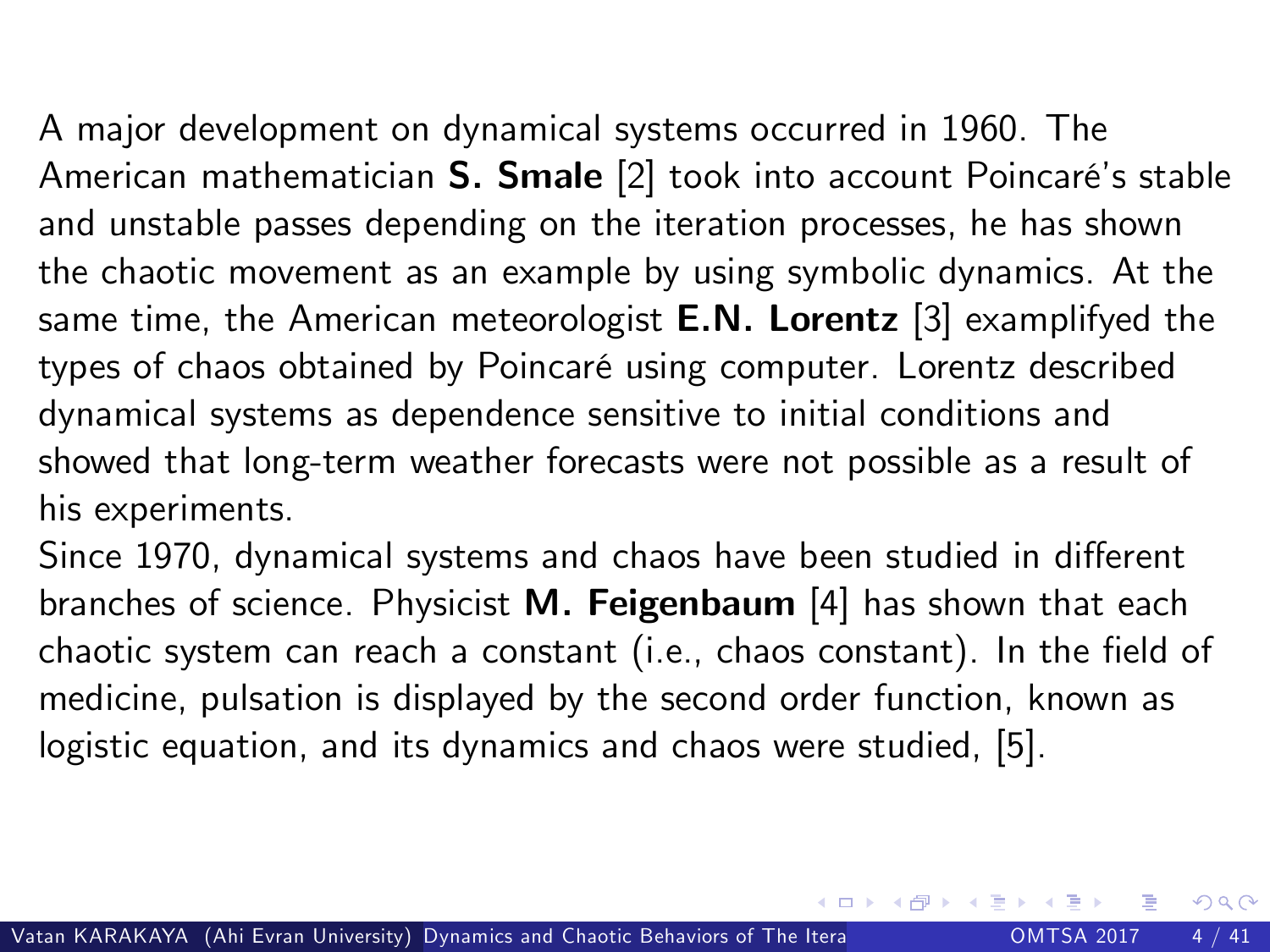The simplest answer to this question is the result that we get by repeatedly pressing the exponential function key after pressing a number key of a calculator. The resulting mathematical formula in the calculator is x,  $e^x$ ,  $e^{e^x}$ ,  $e^{e^{e^x}}$ , .....This formula will give error after a certain step. So this sequence goes to infinite. Given the above representation as a more general structure, suppose that we have given  $x_0$  a initial point and f a function, then we get compound function sequence as

<span id="page-4-0"></span>
$$
x_0, f(x_0), f(f(x_0)), f(f(f(x_0))), \ldots = x_0, f(x_0), f^2(x_0), f^3(x_0), \ldots (1)
$$

This compound functions sequence are called the dynamics of the initial value  $x_0$ . The function iteration is an effort to control the position of function which is subject to  $x_0$  initial point in the process by the mathematical analysis except probability issue. At this stage, we examine the dynamics of the function iterations by some example. Our first example has related to finance.  $QQ$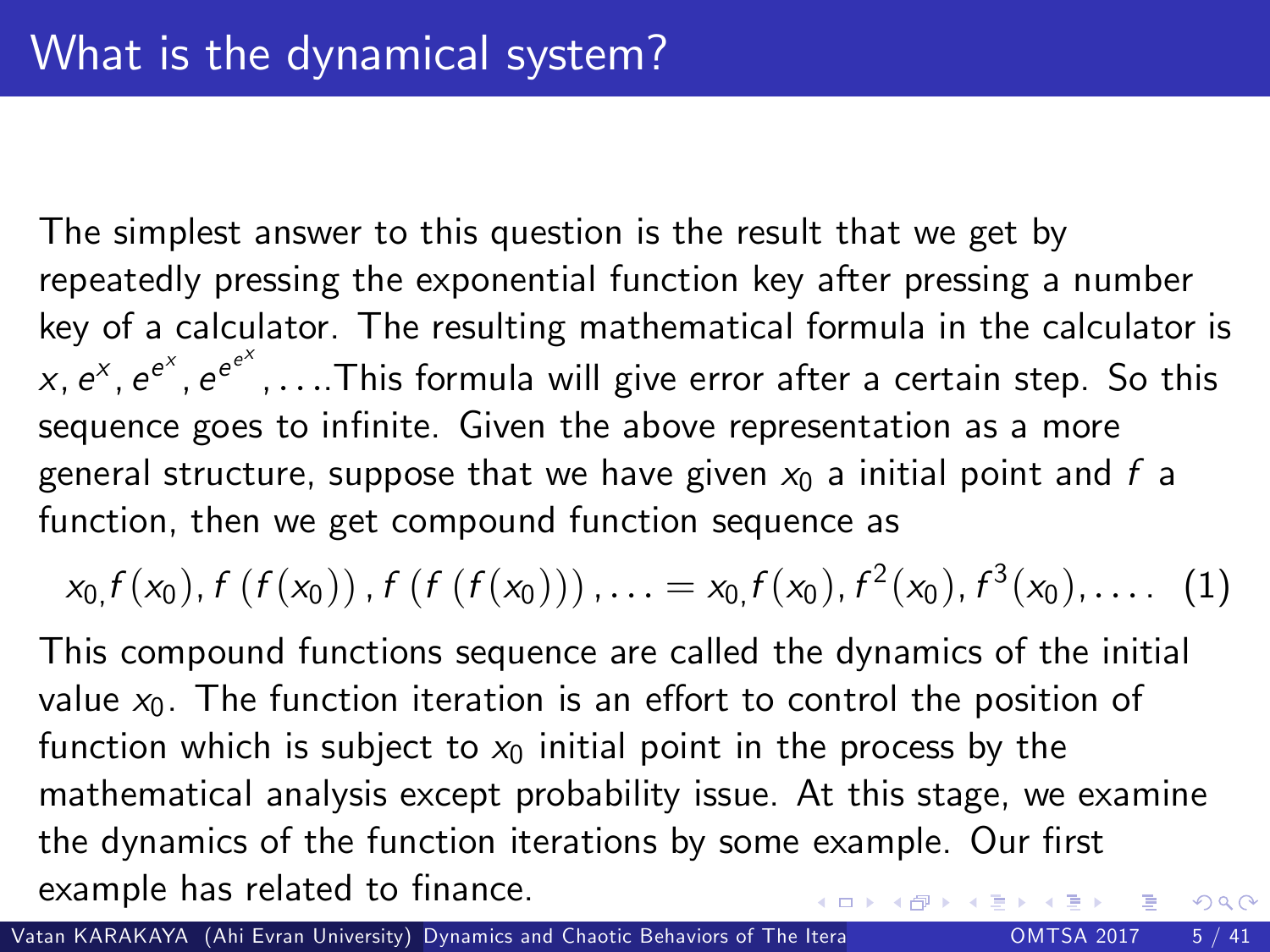#### Example

Let's assume that we invested **deposit** of 1000 \$ in a bank with  $10\%$ annual interest rate. How can we check the status of this deposit after 15 years?

**Solution:** Let  $A_0$  be a starting point and  $A_0 = 1000$  \$. We get

| 1st year deposit: $A_1 = A_0 + (0, 1)A_0 = (1, 1)A_0$ ,              |
|----------------------------------------------------------------------|
| 2st year deposit: $A_2 = A_1 + (0, 1)A_1 = (1, 1)A_1 = (1, 1)^2 A_0$ |
|                                                                      |

nst year deposit:  $A_n = A_{n-1} + (0, 1)A_{n-1} = (1, 1)A_{n-1} = (1, 1)^n A_0.$ 

After this step, we define a suitable function

. .

<span id="page-5-0"></span>
$$
F(x) = (1,1)x \tag{2}
$$

on cluster  $\{A_0, A_1, A_2, ..., A_n\}$ .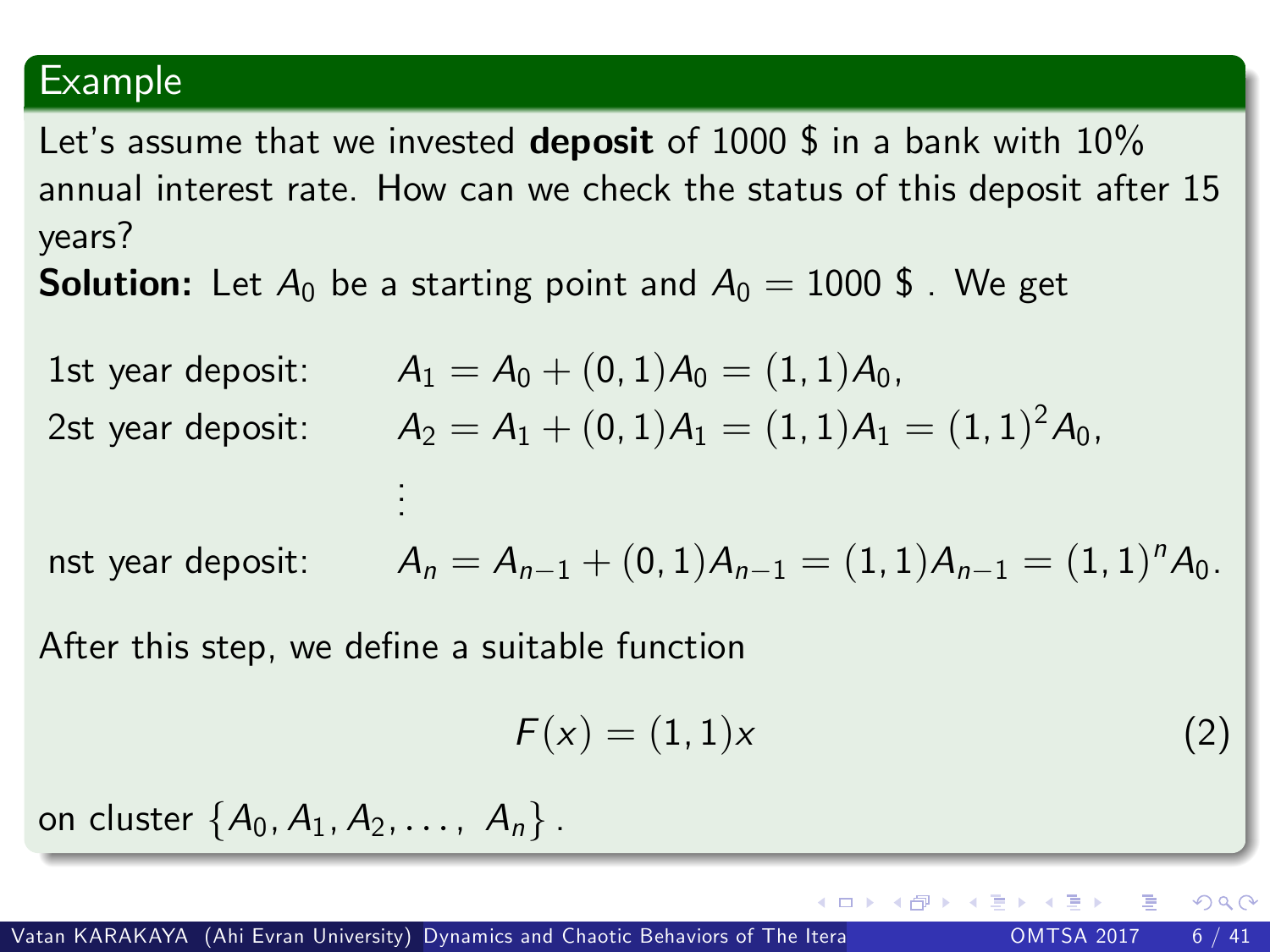### Example

By using [\(2\)](#page-5-0) and its compound of the functions, we obtain that

$$
A_0 = F^0(A_0) = A_0
$$
  
\n
$$
A_1 = F(A_0) = (1, 1)A_0
$$
  
\n
$$
A_2 = F^2(A_1) = (1, 1)^2 A_0
$$
  
\n
$$
\vdots
$$
  
\n
$$
A_n = F^n(A_{n-1}) = (1, 1)^n A_0,
$$

where  $\mathit{F}^{0}(A_{0})=A_{0}.$  And we find 15 $st$  year deposit situation

$$
A_{15}=F^{15}(A_{14})=(1,1)^{15}10^3.
$$

 $QQQ$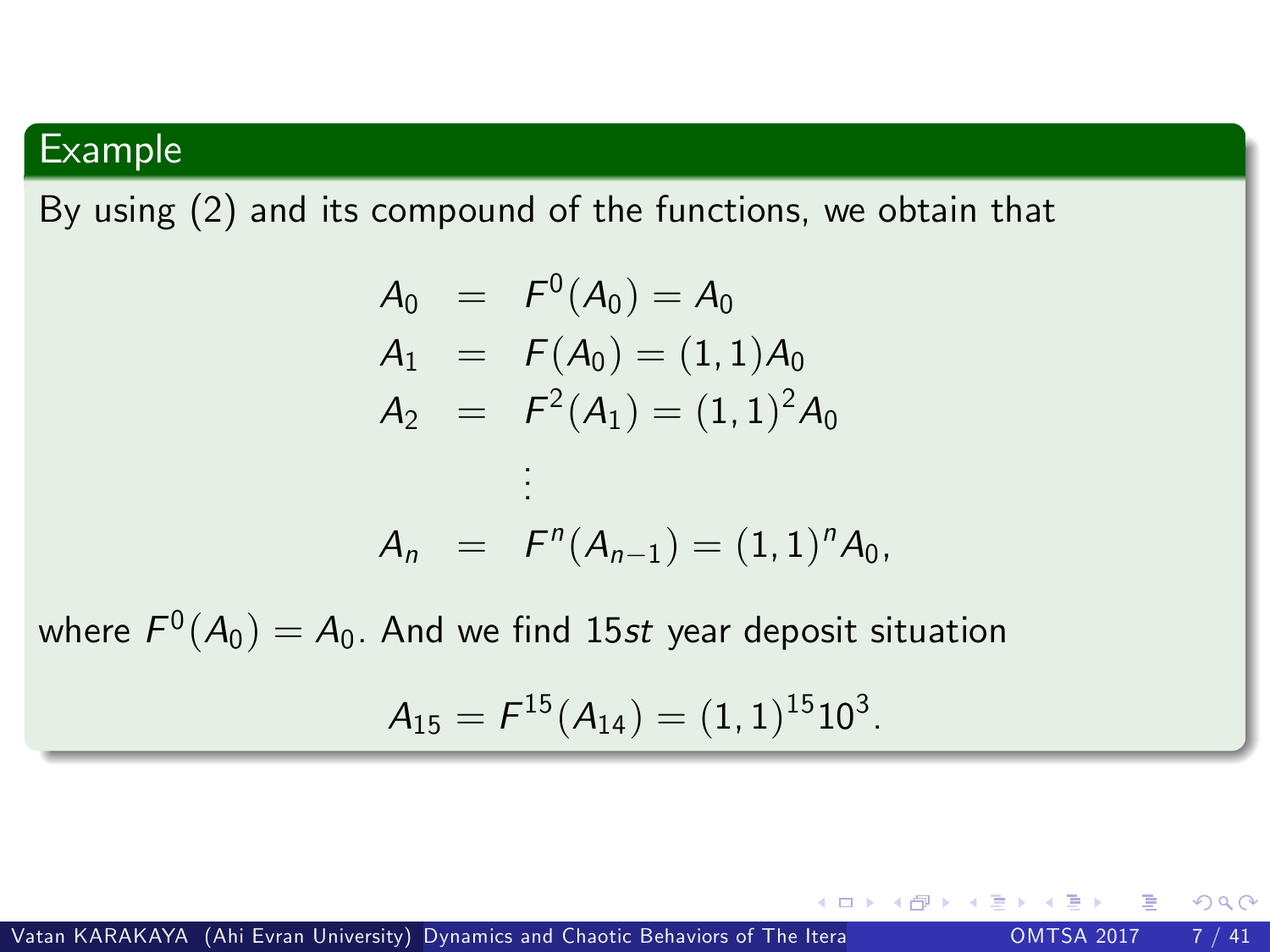Now, we will talk about briefly use of dynamical system in population control the following example.

### Example (Logical equation of population growth)

Let us suppose that there is a population supported and balanced by the environment. If the population exceed the predicted value then it will be balanced by disease, food shortage and related deaths. We will give the equation of change in the form of

$$
P_{n+1} = \lambda P_n (1 - P_n),
$$

where  $\lambda$  is a constant depending on environmental conditions,  $0 < \lambda < 4$ and  $0 \leq P_n \leq 1$ . To calculate the dynamics that will arise from the increase and decrease of the population, we will give the nonlinear second order equation

$$
F_{\lambda}(x)=\lambda x(1-x),
$$

 $QQ$ 

called logistic function. At the end of the talk, we will show that the value of  $\lambda$  is **chaos** in this function.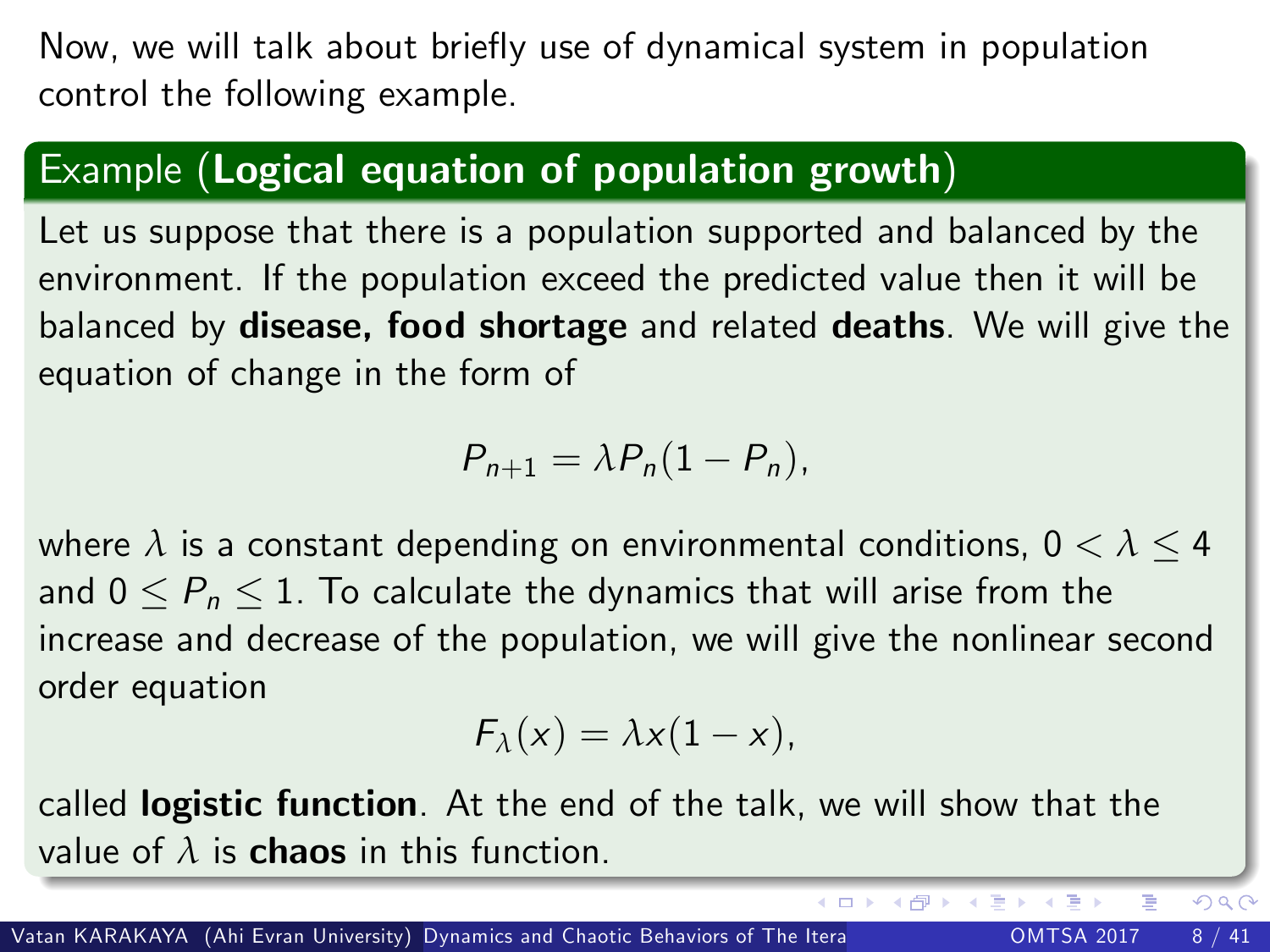The basic problems in dynamic systems are interpretation of the movements of [\(1\)](#page-4-0) presentation. There are many mathematical techniques for interpreted the presentation. We will give some of them within subject and we will show what kind of interpretations are obtained from these techniques. Firstly, we define the **orbit** of a dynamical system.

### Definition (Orbit)

The set of points  $x_0$   $f(x_0)$ ,  $f^2(x_0)$ ,  $f^3(x_0)$ ,  $\ldots$  is forward orbit of initial point  $x_0$ . If  $f$  is a **homeomorphism**, then  $f^n(x_0)$  and  $f^{-n}(x_0)$  is a orbit

つひひ

for all  $n \in \mathbb{Z}$ .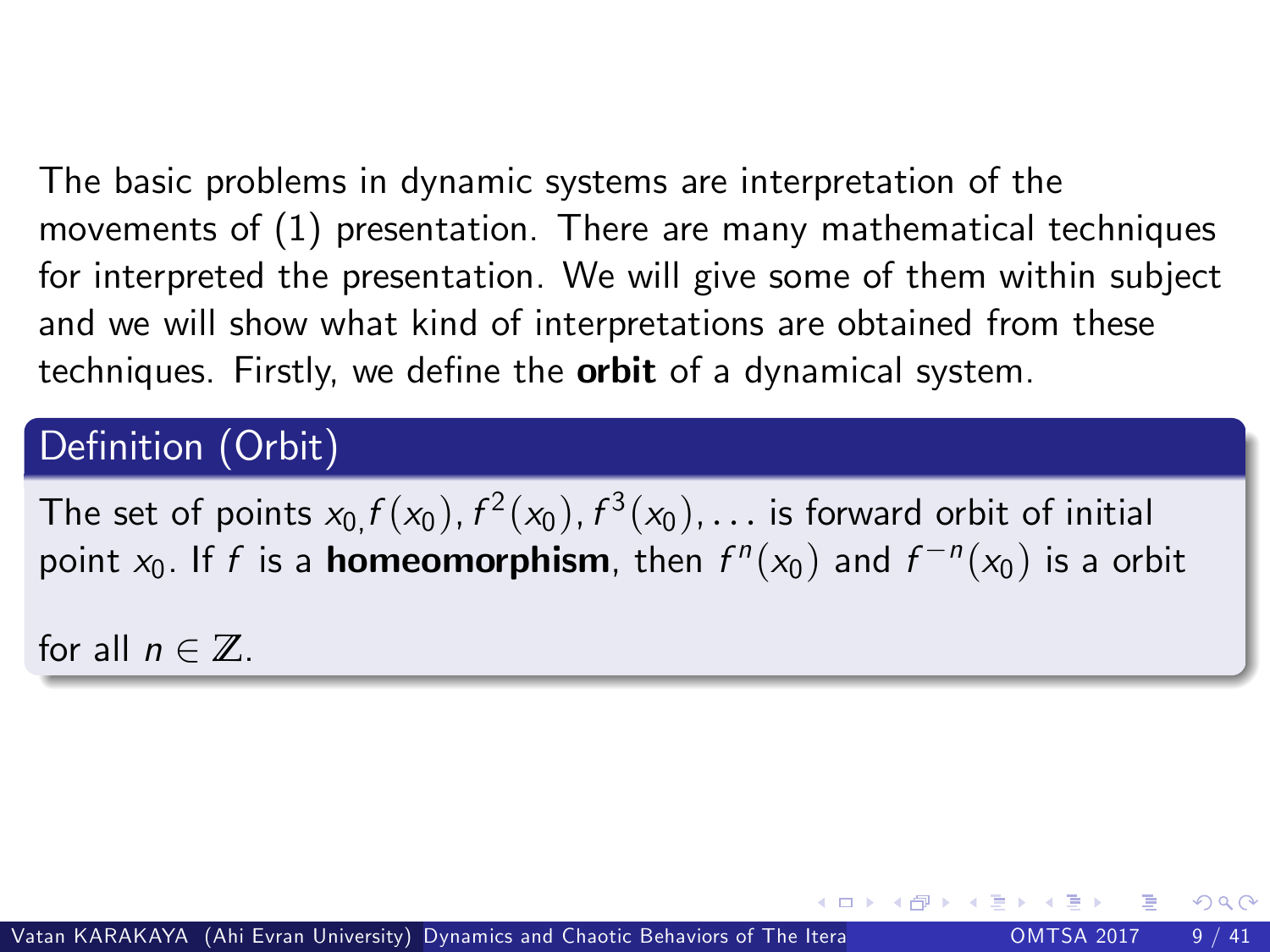There exists different techniques for classification of orbits. One of these is the fixed points that will be described below.

### Definition (Fixed Point)

Let f be a function. A arbitrary point  $x$  is said to be a fixed point such that

$$
f(x)=x.
$$

The orbit generated by the fixed point is a fixed orbit. The fixed points of the function  $f(x)=x^2$  are the values  $x_1=0$  and  $x_2=1$  of solution to the equation  $x^2 - x$ . An orbit with this initial point is  $\left(1,f(1),f^2(1),f^3(1)\right)=(1,1,1,\ldots)$  constant orbit. It can be repeated for the same iteration value.

 $200$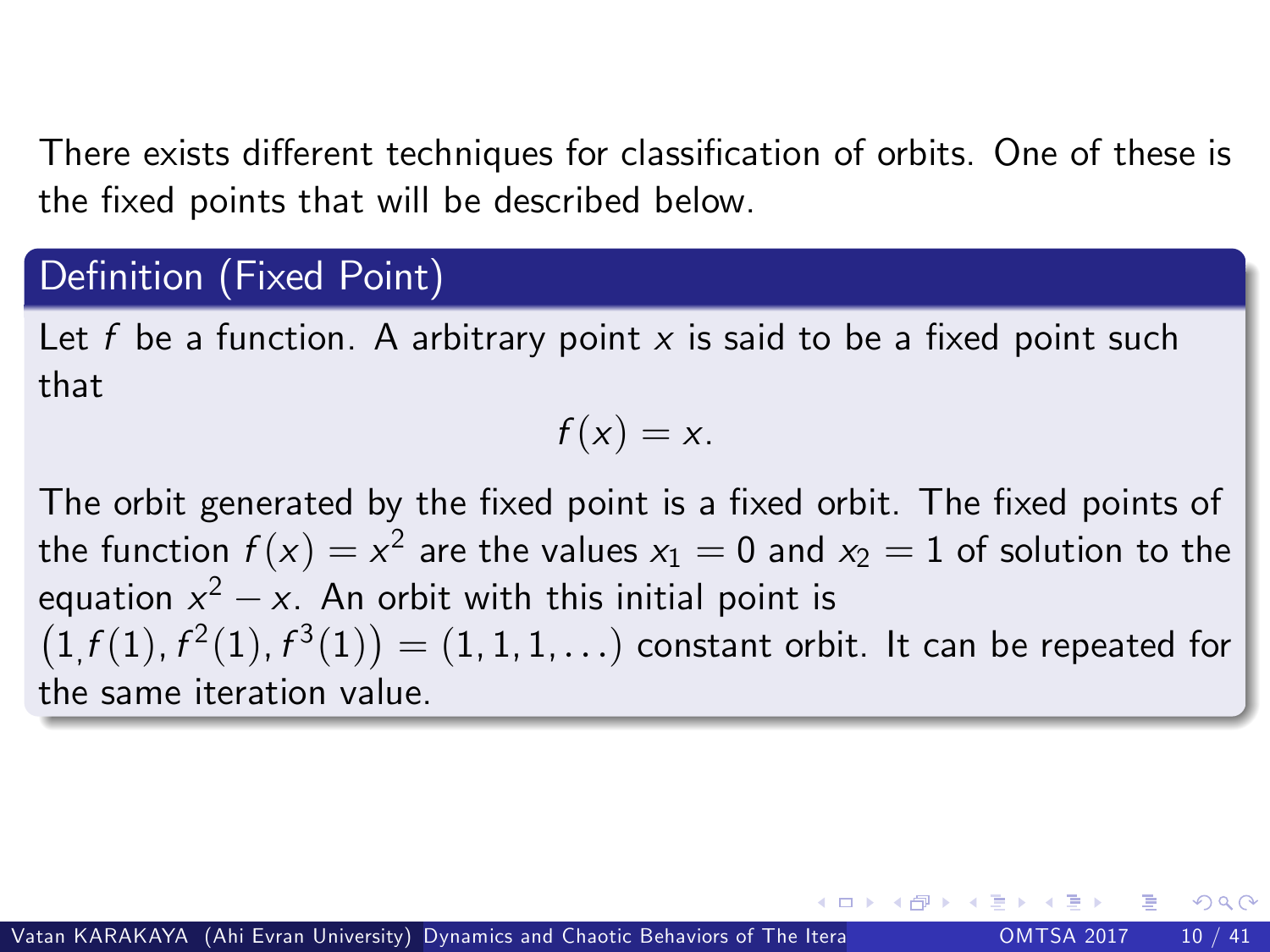Another method used to determine another orbit from a fixed point is the period.

## Definition (Period)

Let f be a function, x be a arbitrary point and for  $\forall n \in \mathbb{Z}$ , we say that x is said to be *n*-period periodical point of function  $f$  such that

 $f^{n}(x) = x.$ 

Also the smallest number  $n$  is called the **prime period** of  $x$ . Although the fixed points of the  $f(x) = x^2 - 1$  is  $\left(\frac{1 \mp \sqrt{5}}{2}\right)$ 2 , the values obtained from the solution of the equation  $x^2 - 2x - x = 0$  are 0 and 1, except for the fixed points. Thus, 0 and 1 are periodic points with prime period of 2.

 $200$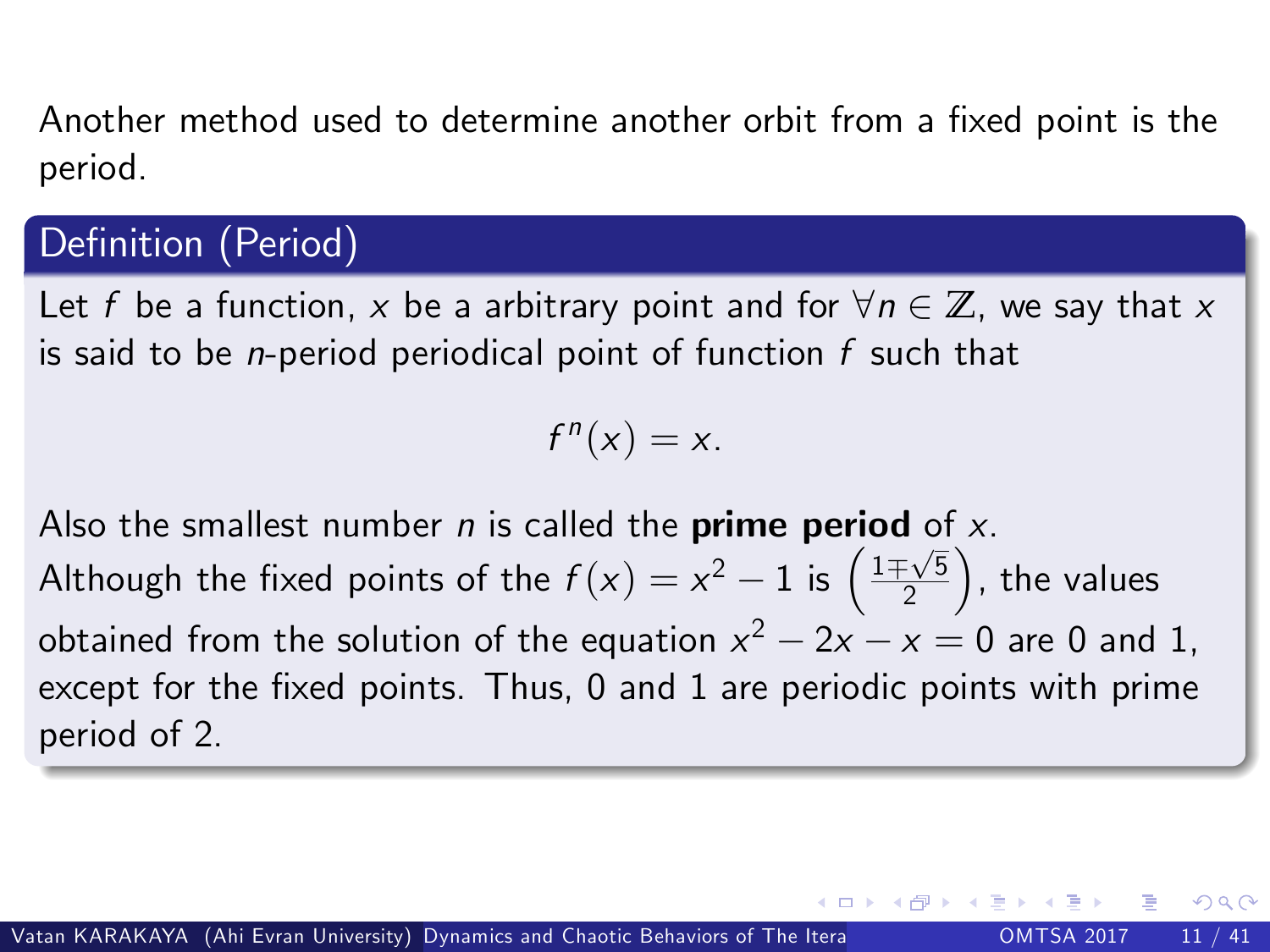Let  $f: I \rightarrow I$  be a function and  $I \subset \mathbb{R}$ . Suppose that fixed point of f is  $s \in I$  such that  $f(s) = s$ . In this case, there exist the following situations for the point:

- 1. If  $|f'(s)| < 1$  then point s is **attractive**,
- 2. If  $|f'(s)| = 1$  then point s is **neutral**,
- 3. If  $|f'(s)| > 1$  then point s is **repellent.**

In a similar way, for a periodic point p with prime period  $n \geq 2$ 

- 1. If  $|(f^n)(p)| < 1$  then point  $p$  is **attractive**,
- 2. If  $|(f^n)(s)| = 1$  then point  $p$  is **neutral**,
- 3. If  $|(f^n)(s)| > 1$  then point  $p$  is repellent.

 $QQ$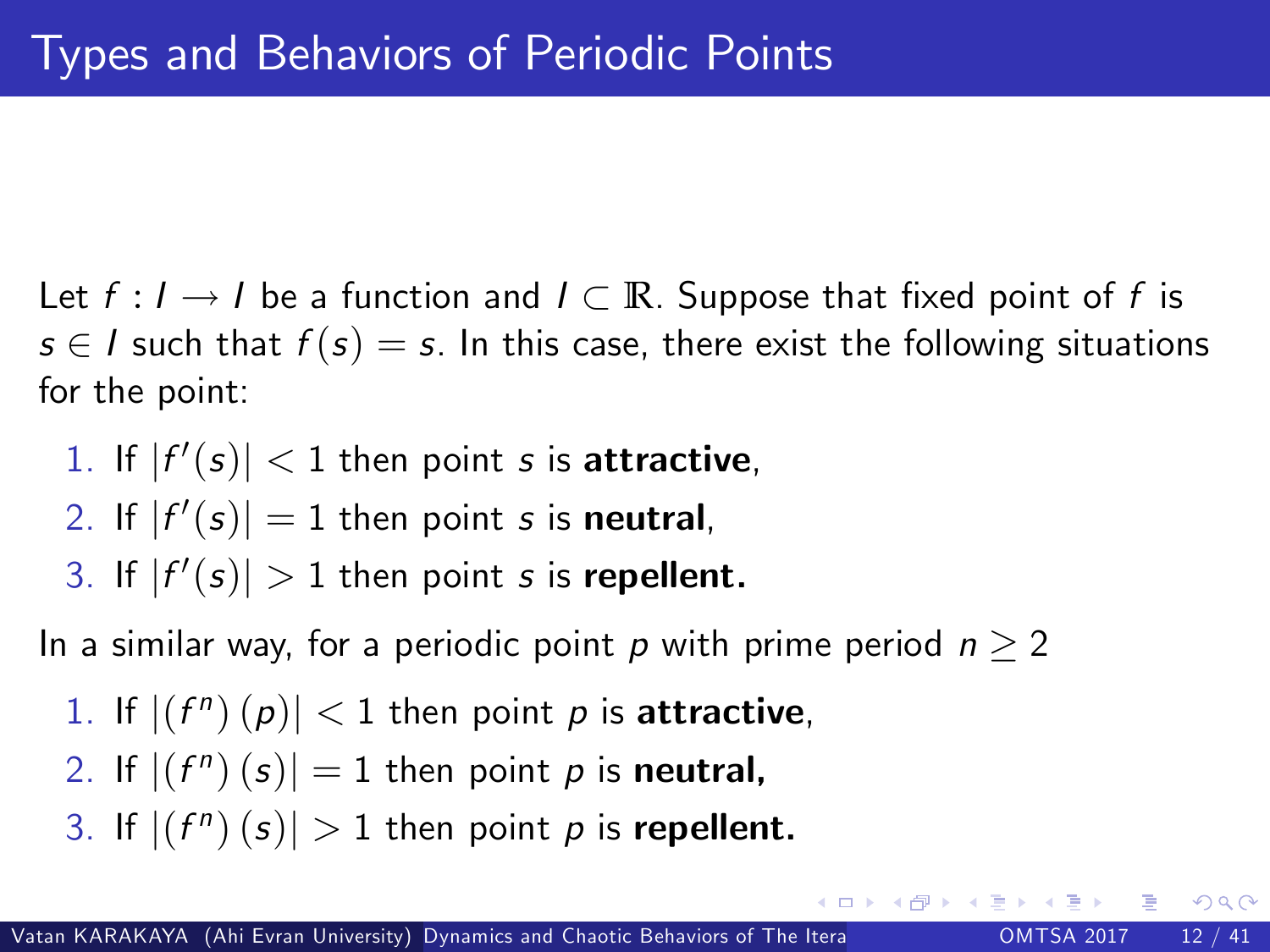An important method for evaluating functional iterations is graphical analysis. This method helps to evaluate the dynamics of a function geometrically. To determine the dynamics of a function g, the line  $y = x$ is drawn and an initial point  $x_0$  is selected. From this point, the curve of the g function is reached and  $y = x$  is returned. Thus, the orbit of an initial point  $x_0$  is interpreted geometrically and information about its type is obtained. In the following way the initial points for  $y = g(x)$  and  $y = \widetilde{g}(x)$  are  $x_0$  and  $\widetilde{x}_0$ , respectively.  $x_p$  is a fixed point. As can be seen, it is understood that  $x_p$  is the **attractive point** for  $y = g(x)$  and a repulsive point for  $y = \tilde{g}(x)$ .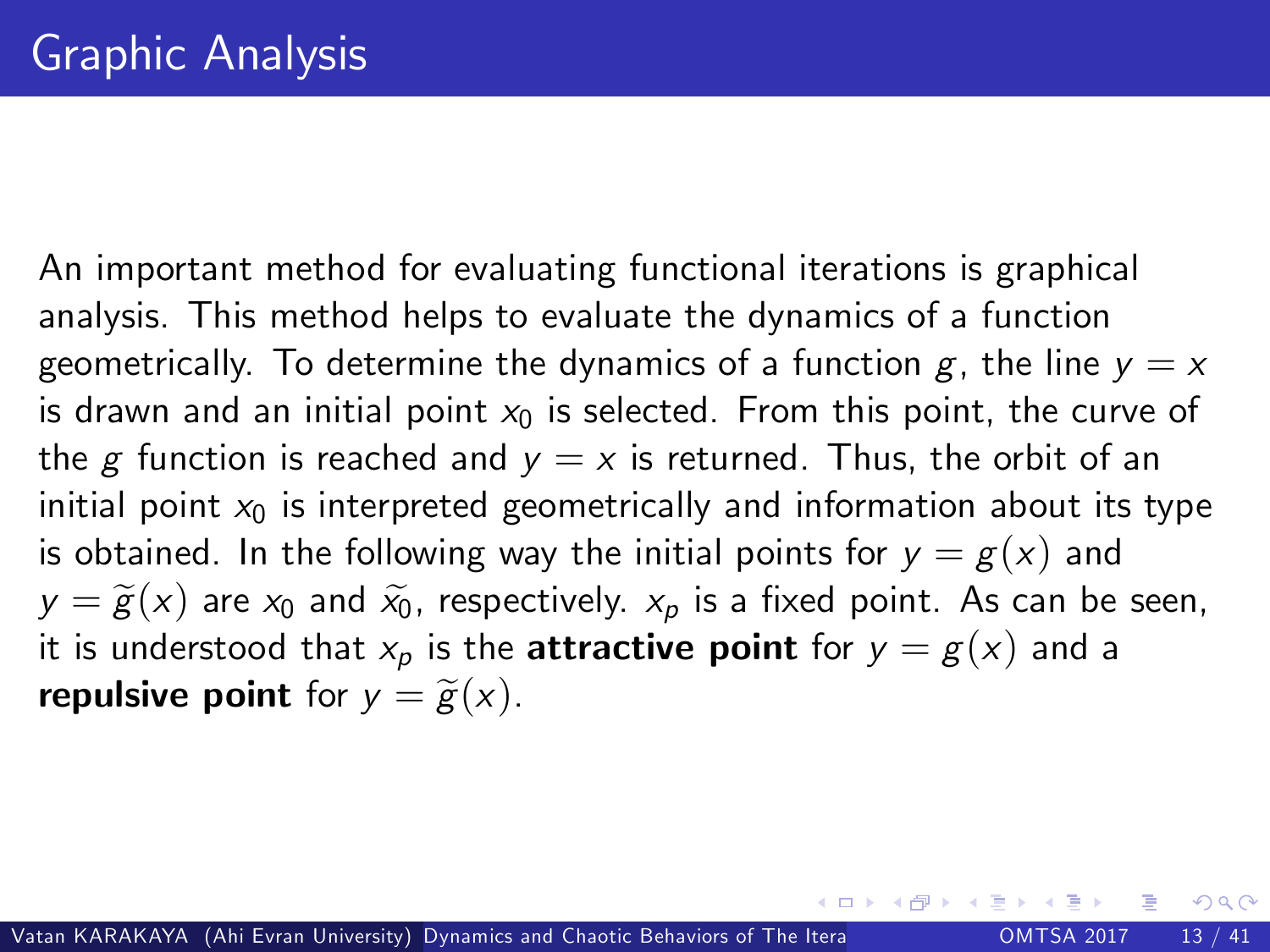

活

Þ

×

4日下

4 母 > 4 目

 $299$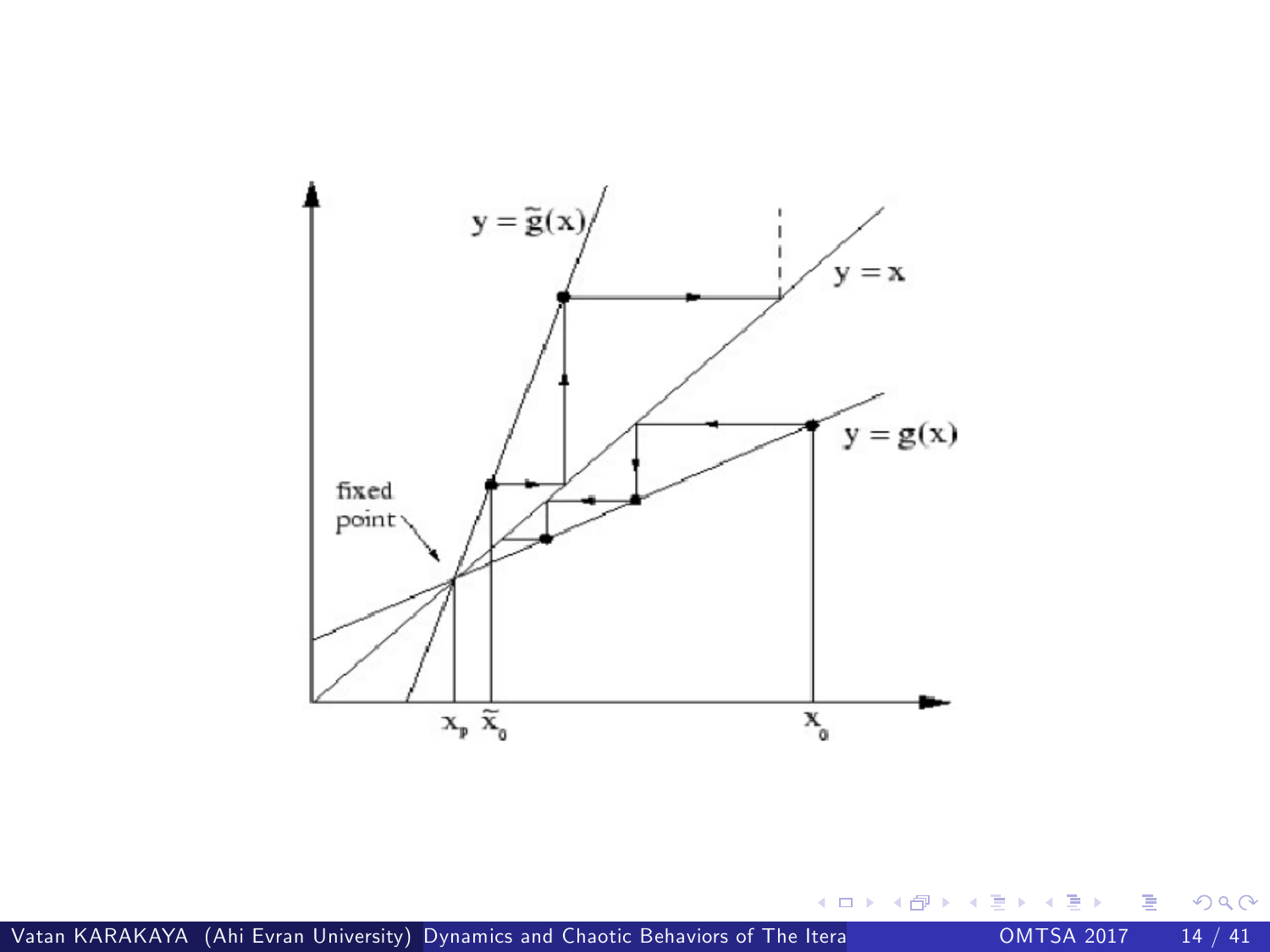## BIFURCATIONS

Now we will consider a family of second order functions  $q_c(\mathsf{x}) = \mathsf{x}^2 + c$ , let  $c \in \mathbb{R}$  be a constant. The simple appearance of these functions is misleading because their dynamics are incredibly complex. Indeed, the dynamics obtained for certain values " $c$ " are not yet defined. Herein,  $c$  is a parameter and a new dynamic is obtained for each value. As the value of c changes, let we start the following process to examine the dynamics of  $q_c$ . To find the fixed points of family  $q_c (\mathsf{x}) = \mathsf{x}^2 + c$ , we need to find the roots of equation  $x^2+c=x$ . The roots we will get from this equation as follow

$$
p_+(c) = \frac{1}{2} \left( 1 + \sqrt{1 - 4c} \right)
$$
  

$$
p_-(c) = \frac{1}{2} \left( 1 - \sqrt{1 - 4c} \right).
$$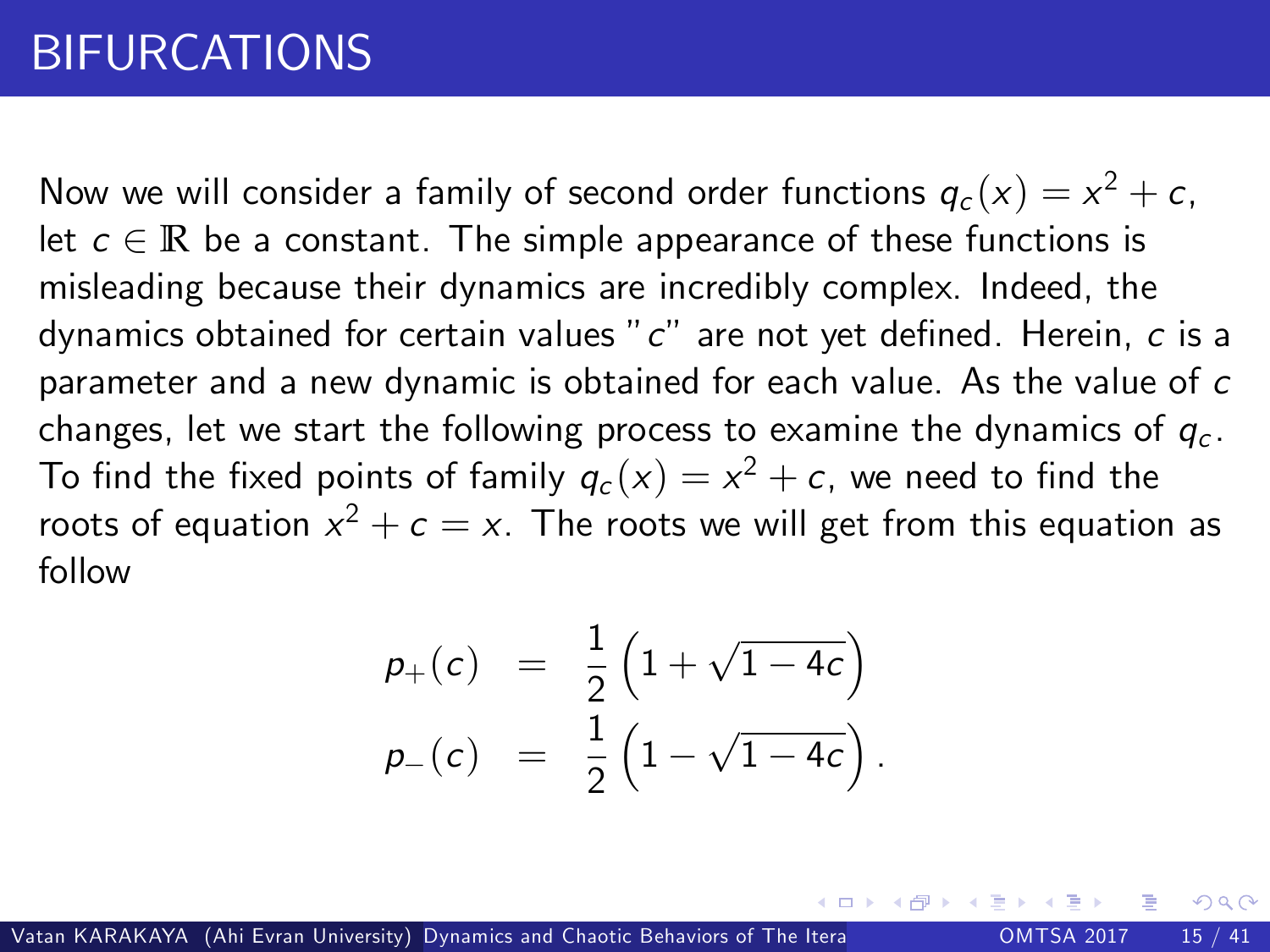For these roots to be real, it must be  $c \leq \frac{1}{4}$ . For this reason we are working on the real right as the table below:

- For  $c > \frac{1}{4}$ ,  $q_c$  has no fixed point.
- For  $c = \frac{1}{4}$ ,  $q_c$  has a unique fixed point and  $p_+ = p_- = \frac{1}{2}$ .
- For  $c < \frac{1}{4}$ ,  $q_c$  has two different real fixed point such that  $p_{+}(c) > p_{-}(c)$ .

In the case of  $c > \frac{1}{4}$ , the dynamics are simple. Because the graph of  $q_c$  is a parabola whose arms are open upward and does not intersect with  $y = x$ . All the orbits go to infinity.



Vatan KARAKAYA (Ahi Evran University) Dynamics and Chaotic Behaviors of The Itera $\overline{OMTSA}$  2017 16 / 41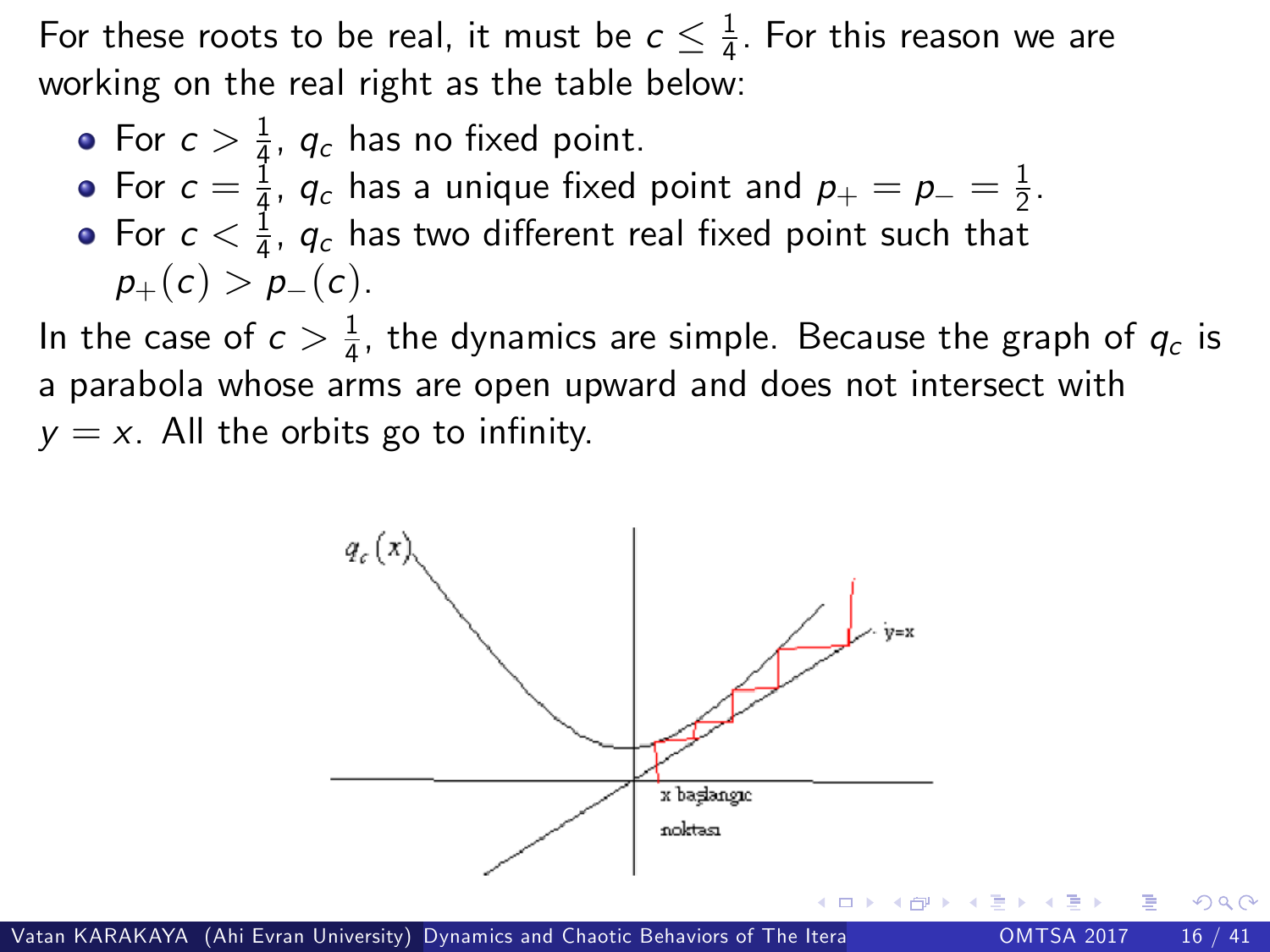The fixed point of equation  $q_c(x) = x^2 + c$  are  $q_c'(p_+) = 1 + \sqrt{1 - 4c}$ and  $q'_c(p_-) = 1 - \sqrt{1 - 4c}$ , so there is a unique fixed point for  $c = \frac{1}{4}$  and it is neutral.

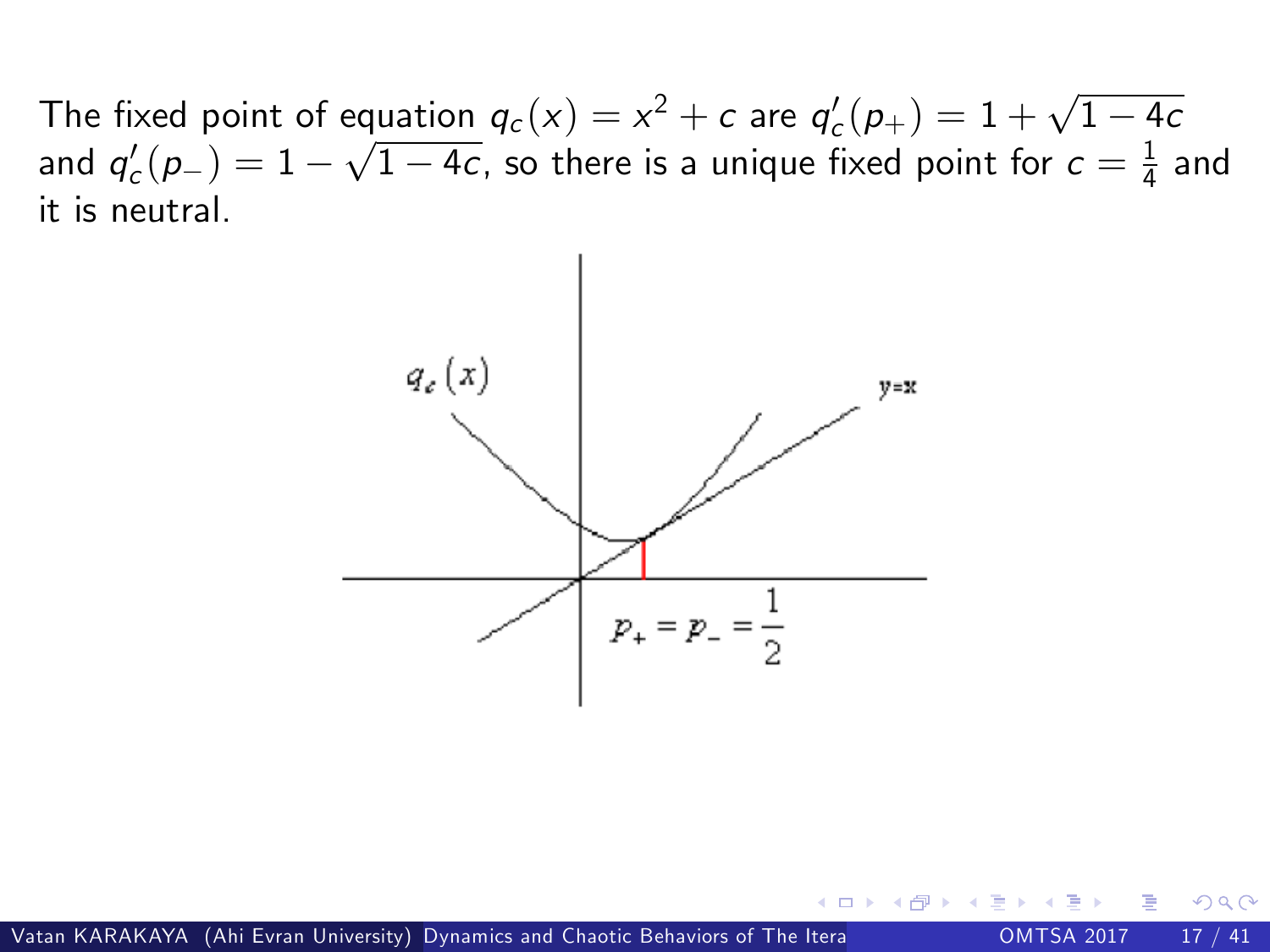But if  $q_c' (p_+) > 1$  for  $c < \frac{1}{4}$ , then the fixed point  $p_+ (c)$  is always a repellent. On the other hand, when  $0 < q'_c(p_-) < 1$ , the fixed point  $p_+(c)$  is always attractive. Indeed, since  $|q_c' (p_-)| < 1$  necessary and sufficient condition is  $-\frac{3}{4} < c < \frac{1}{4}$ .

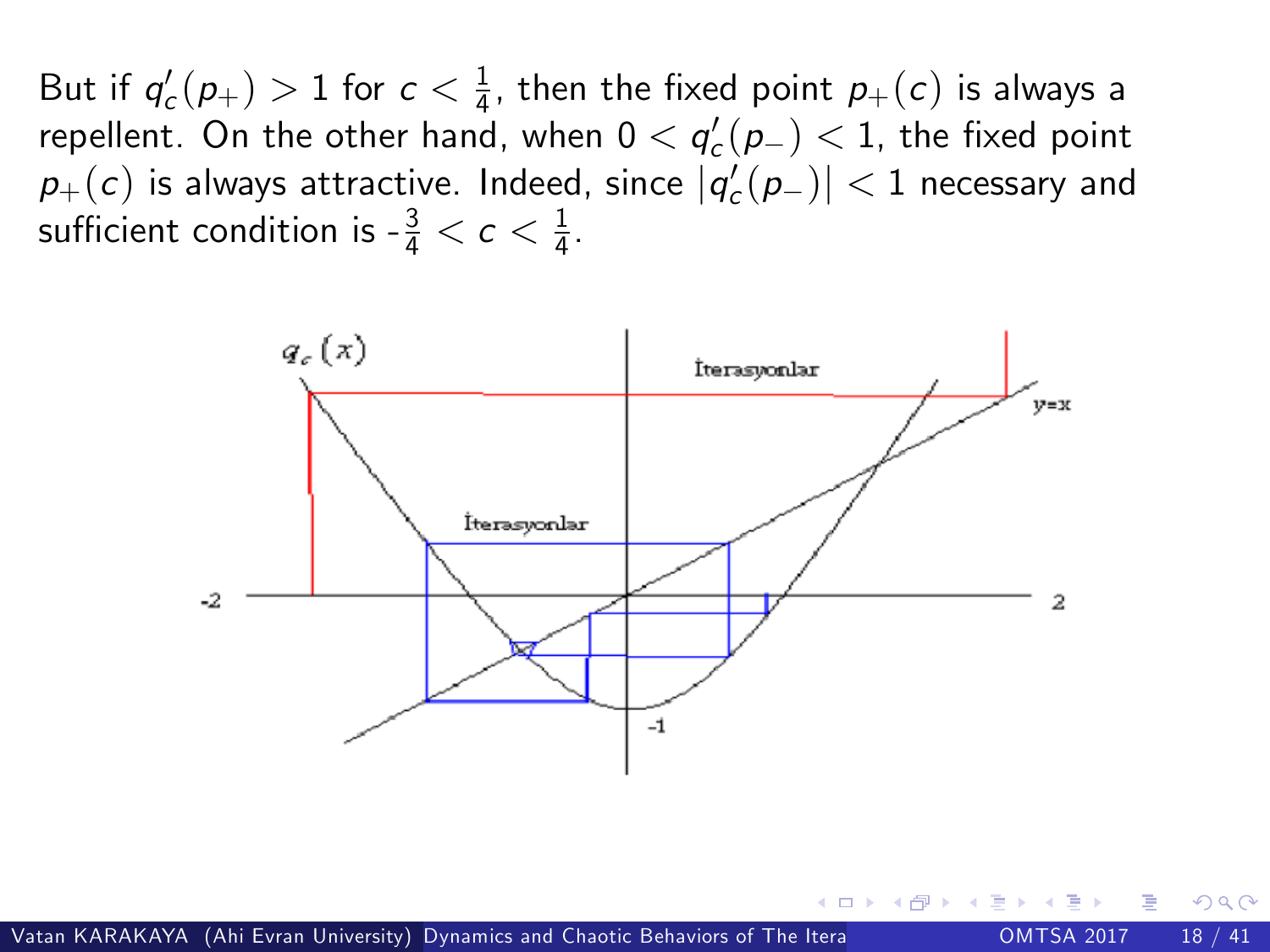The point to take into account in here is that the first bifurcation occurs when  $q_c(x) = x^2 + c$  falls below the value  $c$  of  $\frac{1}{4}$ . In other words, the fixed point  $c=\frac{1}{4}$  is divided into two. The bifurcation is called the **tangent bifurcation**. The point to be emphasized that when  $x_0 > p_+$  and  $x_0 < p_+$  the orbits of  $x_0$  go to infinity. So all the interesting dynamics in this bifurcation take place in the range of  $[-p_+, p_+]$ .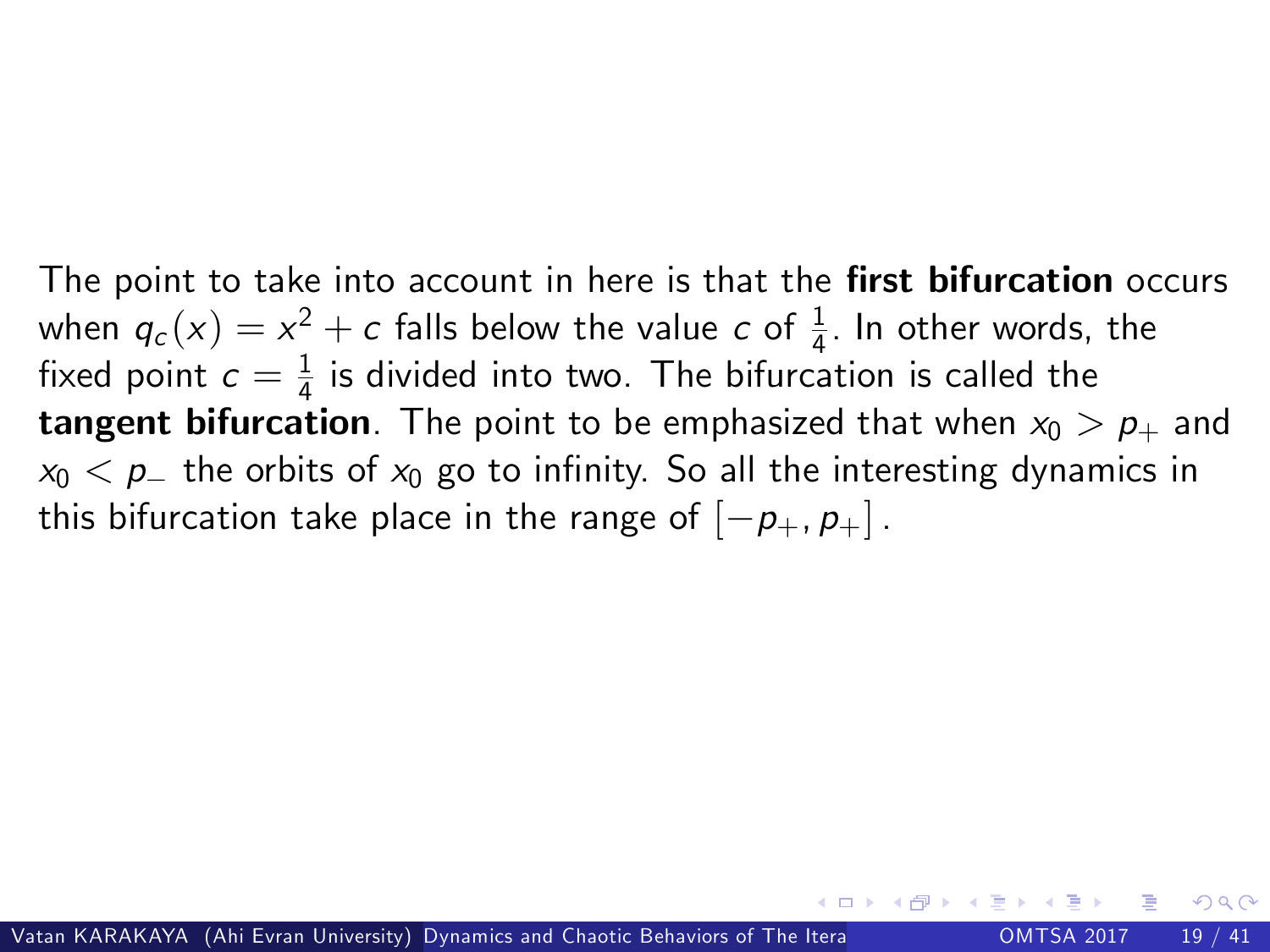# What happens when  $c$  falls below value  $-\frac{3}{4}$ ?

The answer to this question is possible with the solution of the equation  $q_c^2(x) = x$ . Since  $q_c^2(x) - x = (x^2 - x + c)(x^2 + x + c + 1)$ , the roots of the equation  $(x^2 - x + c)$  are fixed points of  $q_c^2(x)$ , since it is fixed points of  $q_c (\mathsf{x})$ . So the roots of the equation  $\left( \mathsf{x}^2 + \mathsf{x} + c + 1 \right)$  are only fixed points of  $q_c^2(x)$ . These **roots** are as follows:

$$
s_{\pm}(c)=\frac{1}{2}\left(-1\pm\sqrt{-4c-3}\right).
$$

It is necessary and sufficient condition  $c \leq \frac{3}{4}$  for the above roots to be real. Thus, a new bifurcation type arises. In this branching, if  $c\leq -\frac{3}{4}$ then the fixed point  $p_+$  turns into repellent from attraction and  $s_+(c)$ becomes 2-turn cycle. If  $c = -\frac{3}{4}$ , then  $s_+ = s_- = p_-$ . After this step, we can draw a graphic in family of  $q_c(\mathsf{x})=\mathsf{x}^2+c$  that will branch to fixed points and real value c.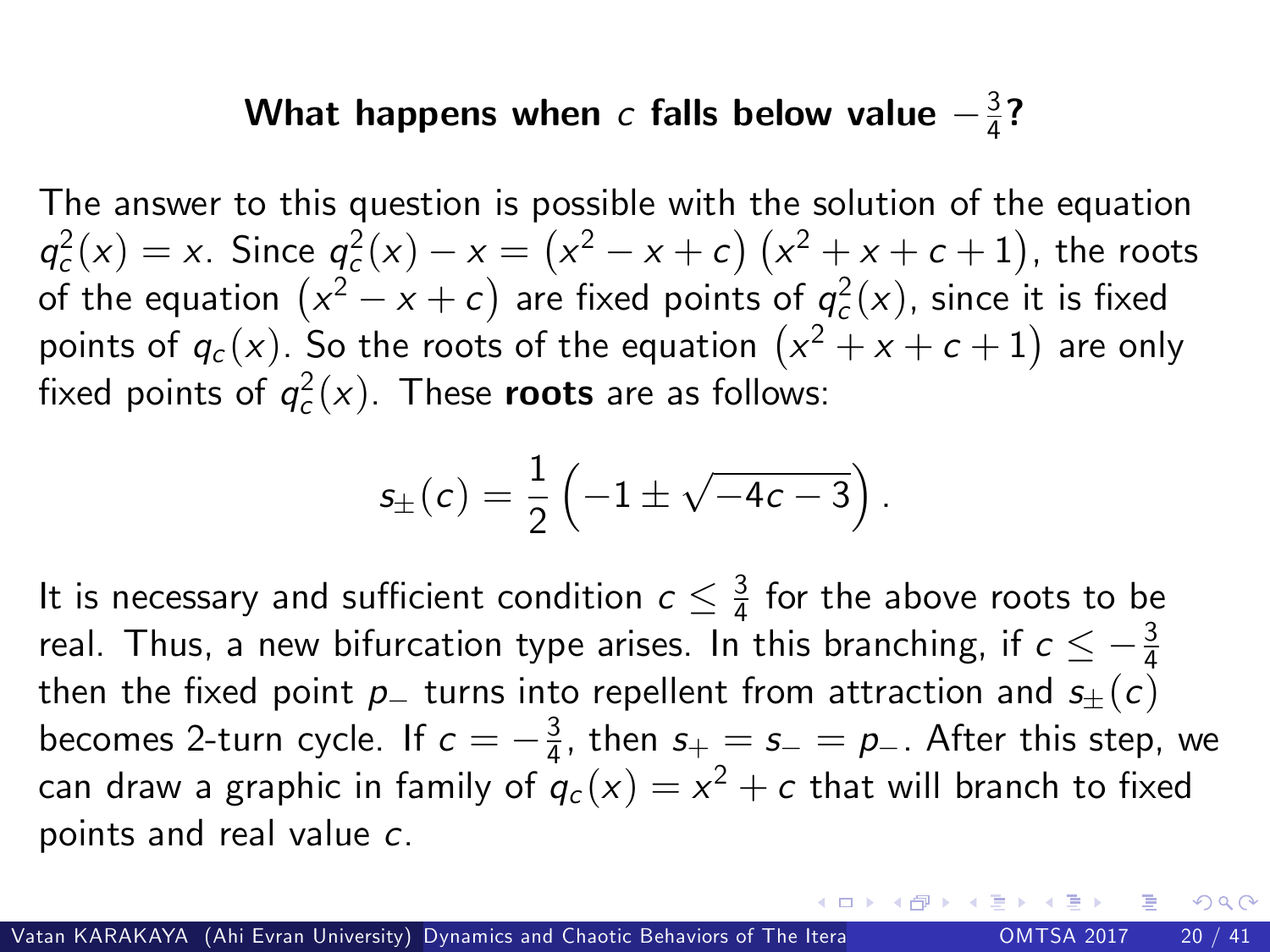Let us give values  $c$  on  $x$ -axis and fixed point obtained for variable values on y-axis. This graphic is as follows:

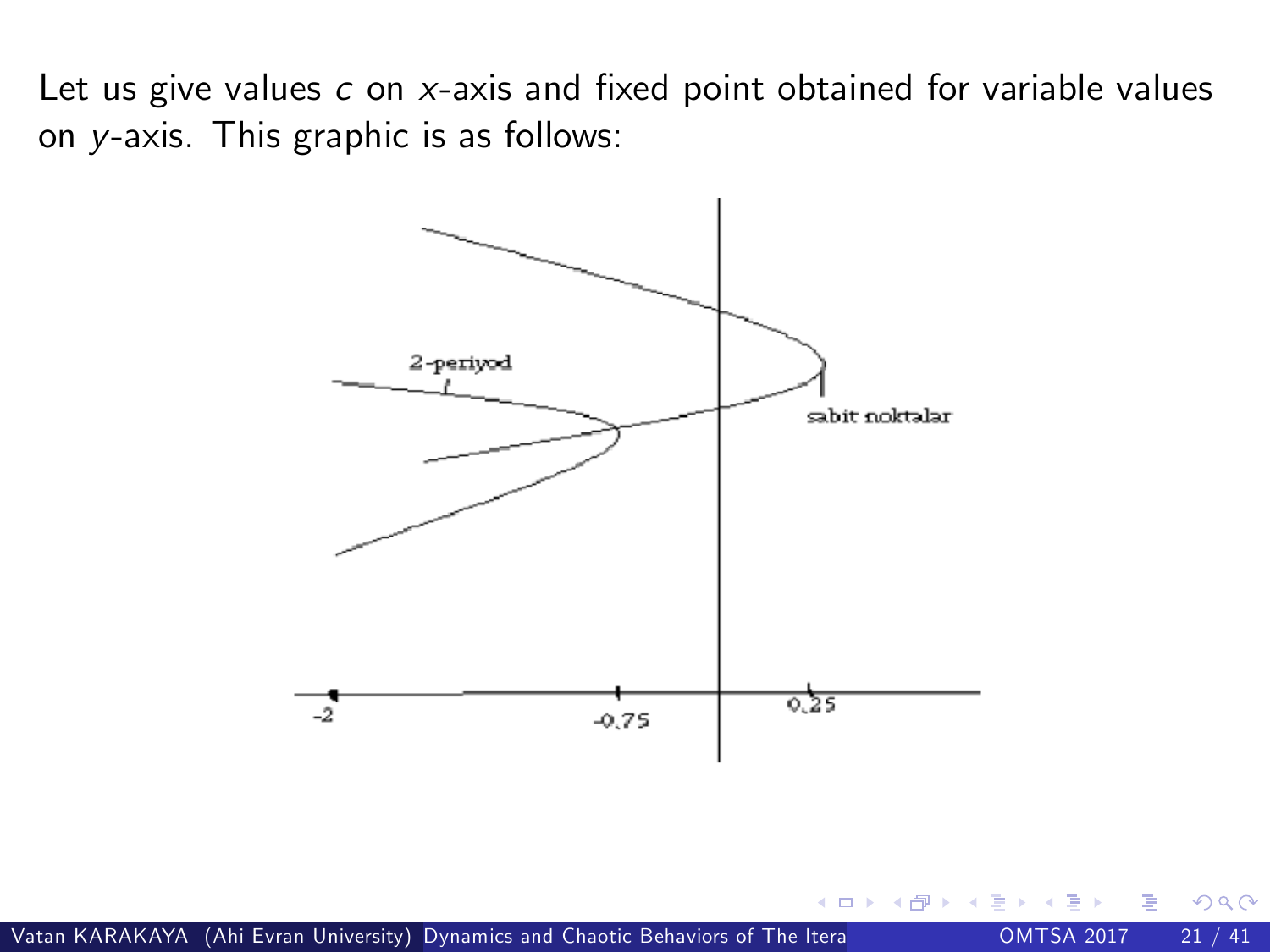## General Properties of the Second Bifurcation

- For  $-\frac{3}{4} < c < \frac{1}{4}$ ,  $q_c$  has **attractive** fixed point at  $p_-$ , but not 2-periodic point.
- For  $c = -\frac{3}{4}$ ,  $q_c$  has non-periodic  $p_-=s_{\pm}$  and **neutral** fixed point.
- For  $-\frac{5}{4} < c < \frac{3}{4}$ ,  $q_c$  has repellent fixed points at  $p_{\pm}$  and 2-periodic **attractive** fixed point at  $s_{+}$ .

Functions connected to a parameter have branching characteristics in general. Of course, the function here must be **continuous** and differentiable according to the parameter it depends on. We can give examples of such functions;  $f_{\lambda}(x) = x^2 + \lambda$  (second order equations),  $f_{\lambda}(x) = \lambda x (1-x)$  (logistic family) and  $e_{\lambda}(x) = e^{x} + \lambda$  function classes. An important bifurcation of these function classes according to the *λ* parameter is the **saddle-node bifurcation**, which will be described below.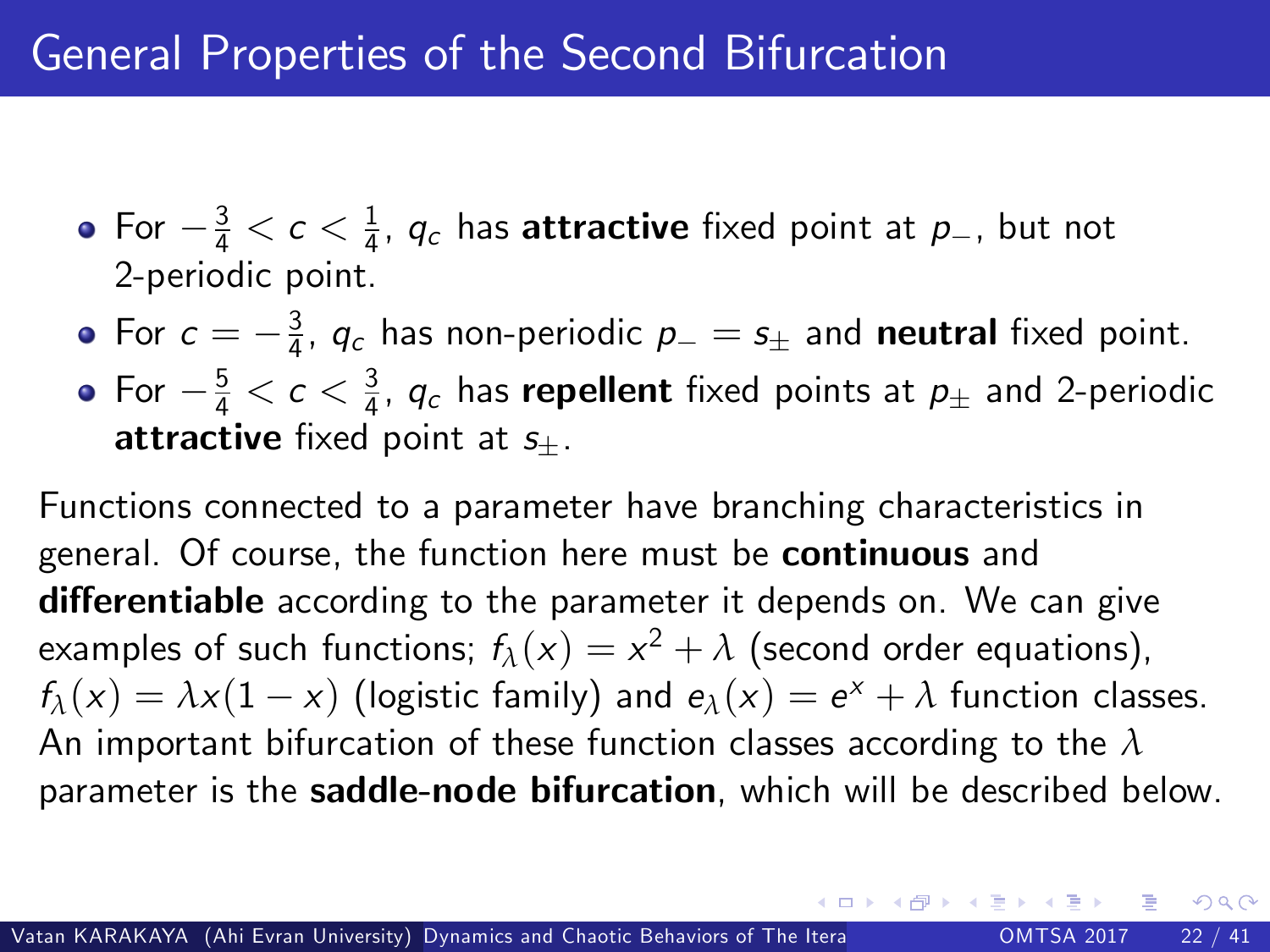#### Definition

Let I be open interval and  $\varepsilon > 0$ . The **saddle-node bifurcation** which family of  $f_\lambda$  functions with 1-parameter has the following properties: 1) For  $\lambda_0 - \varepsilon < \lambda < \lambda_0$ ,  $f_\lambda$  has not fixed point on open interval *I*. 2) For  $\lambda_0 = \lambda$ ,  $f_\lambda$  has **neutral** fixed point on open interval I. 3) For  $\lambda_0 < \lambda < \lambda_0 + \varepsilon$ ,  $f_\lambda$  has **attractive** and **repellent** two fixed points on open interval I.

Importance of parametre in bifurcation is seen obviously. In the iteration of the function, the cyclic and period are occur depends on the bifurcation at the fixed point. These cycle and period lead us to the concept of chaos and chaos transition which another important feature of functional iterations.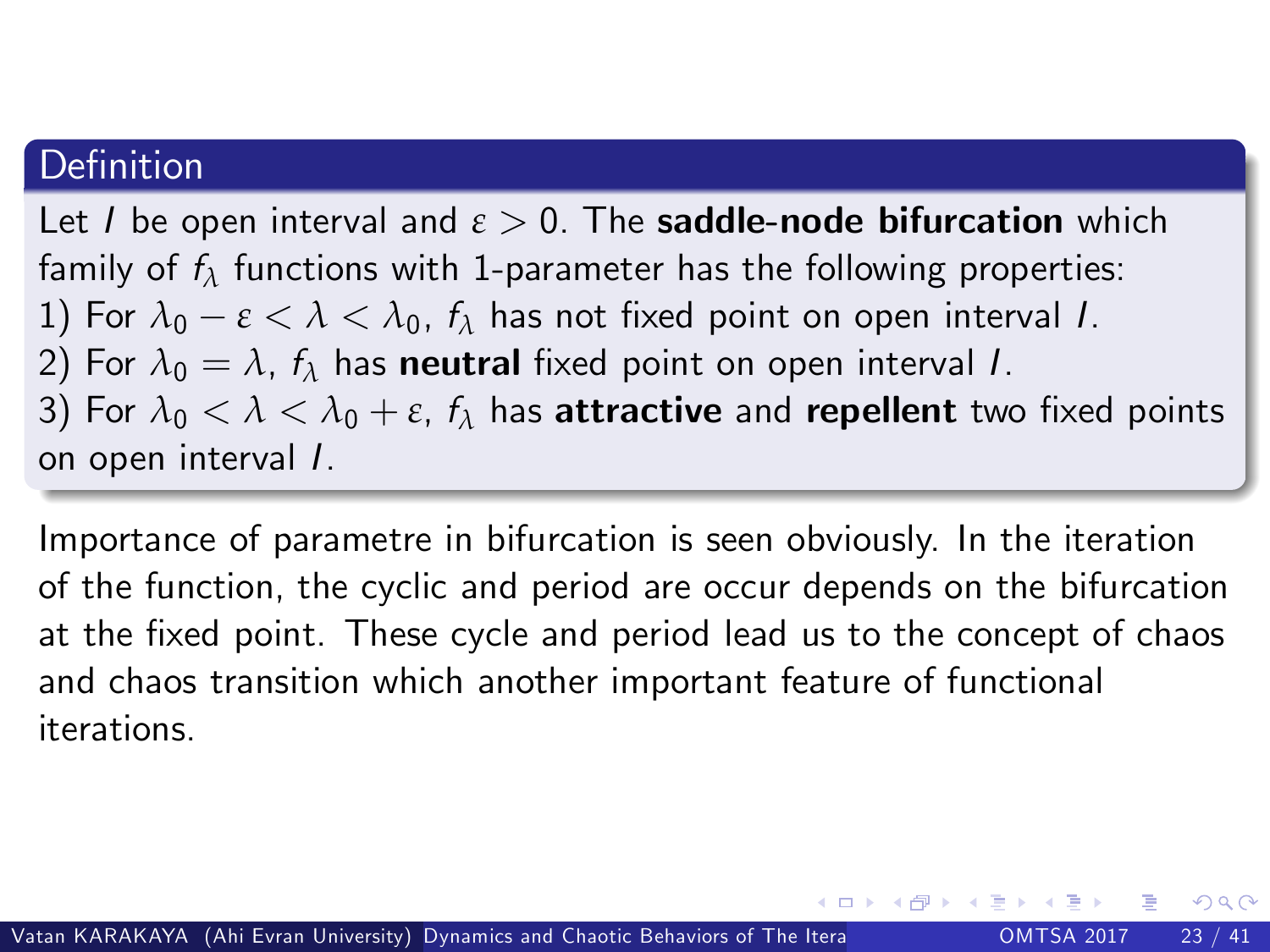## $c = -2$  in family  $q_c(x) = x^2 + c$

We have mentioned that the dynamics of family  $\mathit{q}_c(x) = x^2 + c$  are realized in the  $[-p_+, p_+]$ . Now, we will focus on  $I = [-2, 2]$  by taking  $c = -2$  and  $p_{+} = 2$ . All the iterations of q stays in a square with 2 edge in this range. There is a relationship among the fixed points obtained from the iterations of  $q_{-2}(x)$  as follows.



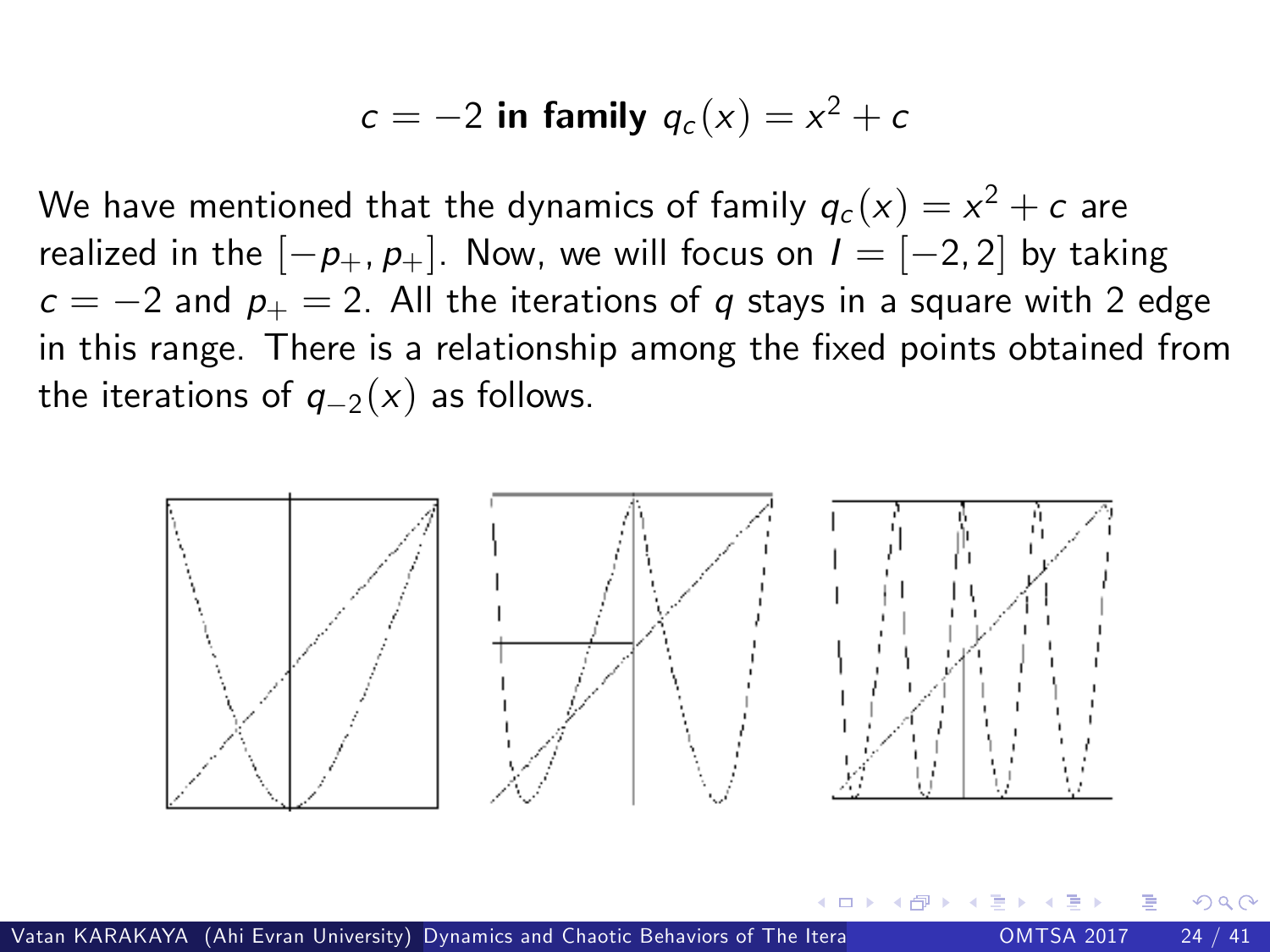We give the relation by using hole numbers of the curves in the boxes. A graphical analysis of iterations  $q_{-2}(x)$ ,  $q_{-2}^2(x)$  and  $q_{-2}^3(x)$  is shown at  $I = [-2, 2]$  in above. If the curve of  $q_{-2}(x)$  has one pit, then it has 2 fixed points, if curve of  $q_{-2}^2(\mathsf{x})$  has 2 pits , then it has 4 fixed points, if the  $\frac{-2}{4}$ curve of  $q_{-2}^3(x)$  has 4 pits , it has 8 fixed points. Also if this iteration is continued, there will be *n* holes in the curve of  $q_{-2}^n(x)$ . Therefore we will obtain  $2<sup>n</sup>$  fixed points. In the light of this information we can give the following theorem.

#### Theorem

The function  $q_{-2}(x)$  has n-periodical  $2^n$  periodic points in the interval  $2 < x < 2$ .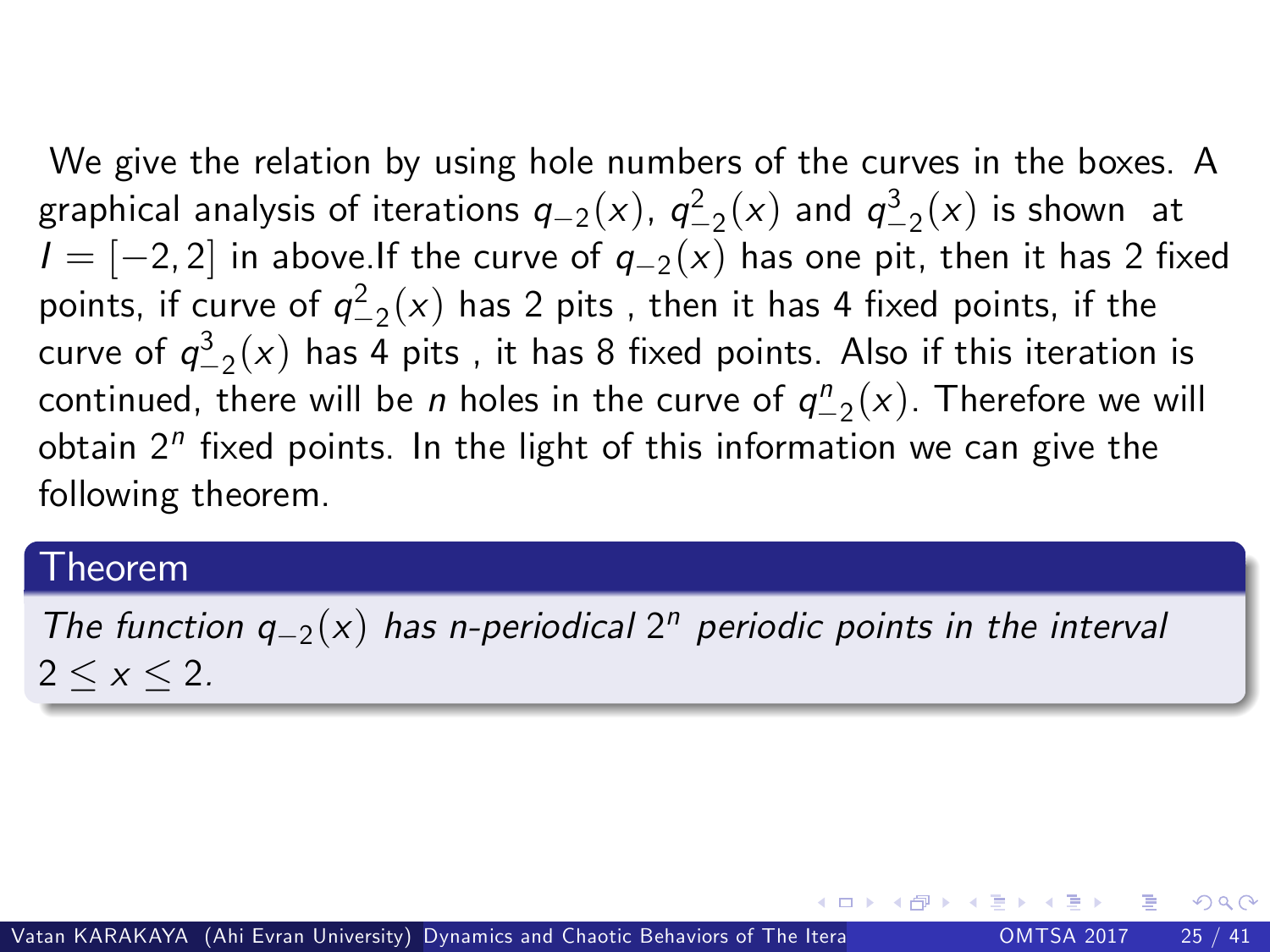# $c < -2$  in family  $q_c(x) = x^2 + c$

The dynamics obtained the family  $q_c(x) = x^2 + c$  for  $c < -2$  will lead us to interesting results. Consider the square box having corners  $(-p_+, -p_+)$ ,  $(-p_+, p_+)$ ,  $(p_+, -p_+)$ ,  $(p_+, p_+)$  in the plane. As is known, the orbit of the  $x_0 \notin [-p_+, p_+]$  initial point goes to infinity. That is,  $q^{n}(x_0) \rightarrow \infty$  as  $n \rightarrow \infty$ . As can be seen, the graph of  $q_c$  overflows out of the square box when  $c < -2$ . The intersection points of the curve of  $q_c$ when an open interval containing zero moves out of the box, the orbits formed as the result of the first iteration of  $q_c$  go out of this open interval and go to infinity. Let's express this open interval as  $A_1$ . It is clear that  $A_1 \subset I$ . Let

$$
\Lambda = \{x \in I : q_c^n(x) \in I, n \in \mathbb{N}\},\
$$

denote the set of points that not depart from  $A_1$  by the iteration of the function  $q_c$  of I.

つひひ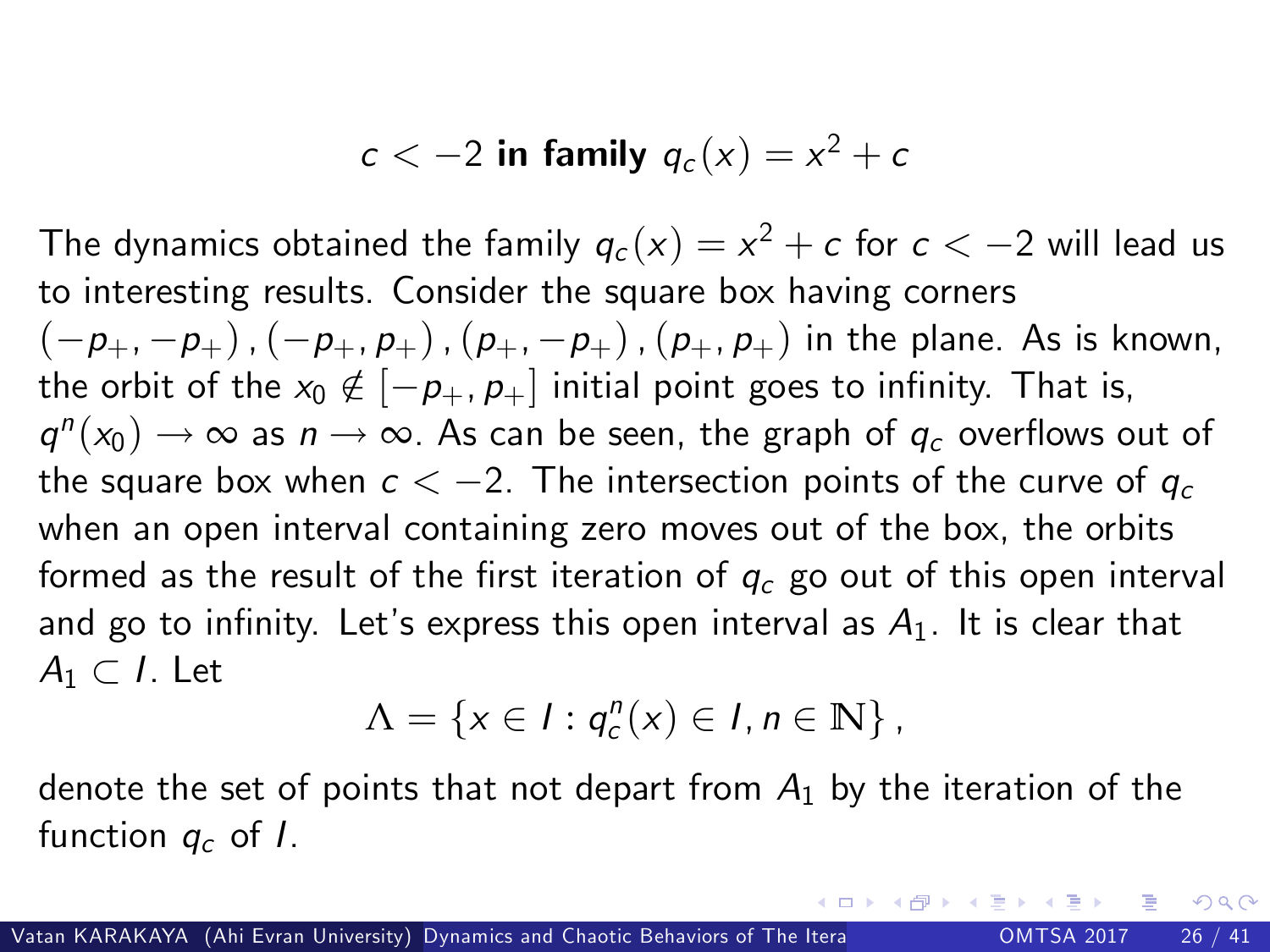The graph of  $q_c(x) = x^2 + c$  for  $c < -2$  in the interval  $2 \le x \le 2$  is given below:

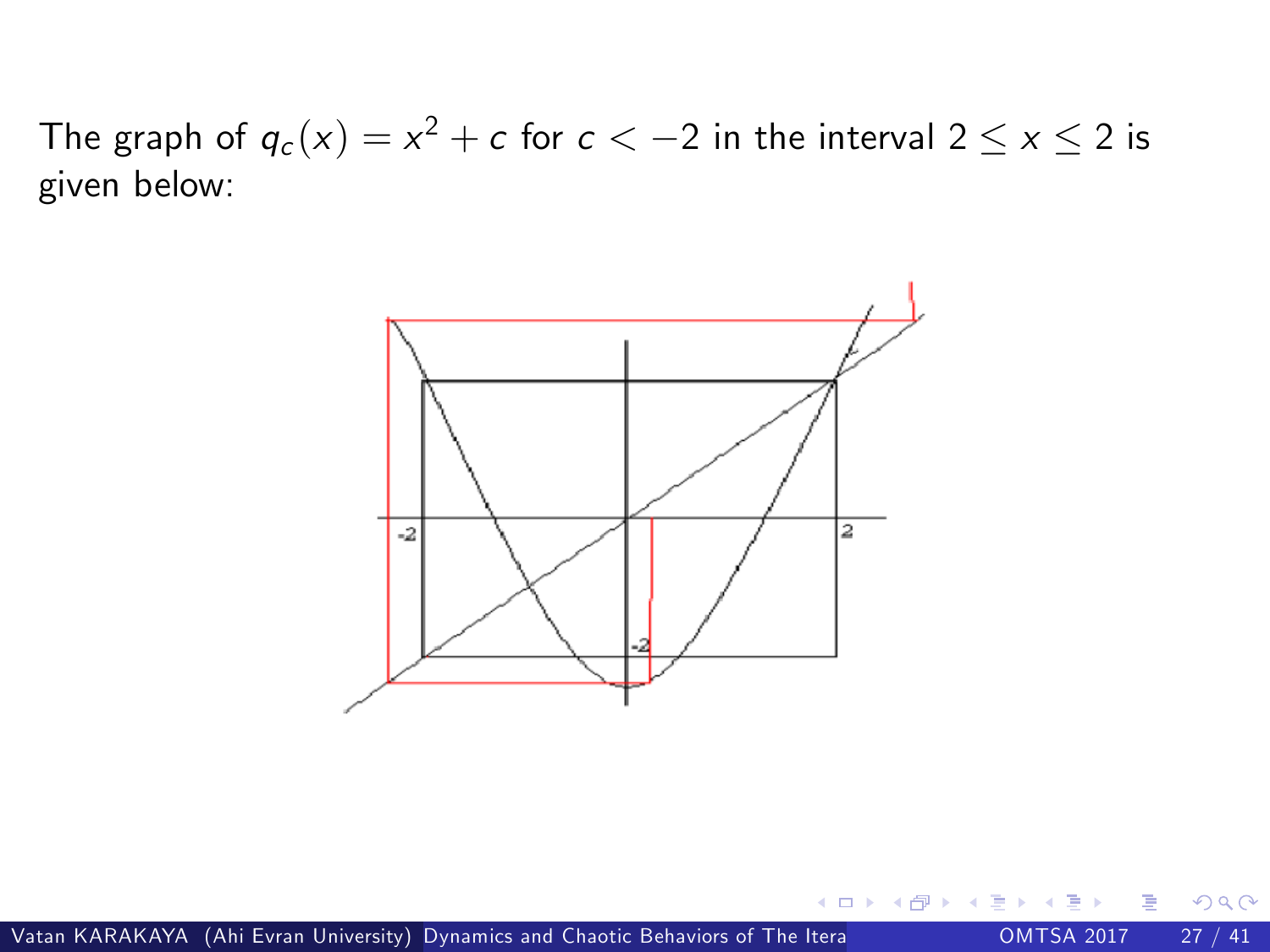The above graphs belong to functions  $q_c^2$  and  $q_c^3$ , respectively. When we continue the above process, let we have shown that  $A_2$  is the set of points that its orbits move away from  $I$  and go to infinity under  $q_c^2$  , and  $A_3$  is the set of points that its orbits go to infinity under  $q_c^3$ .



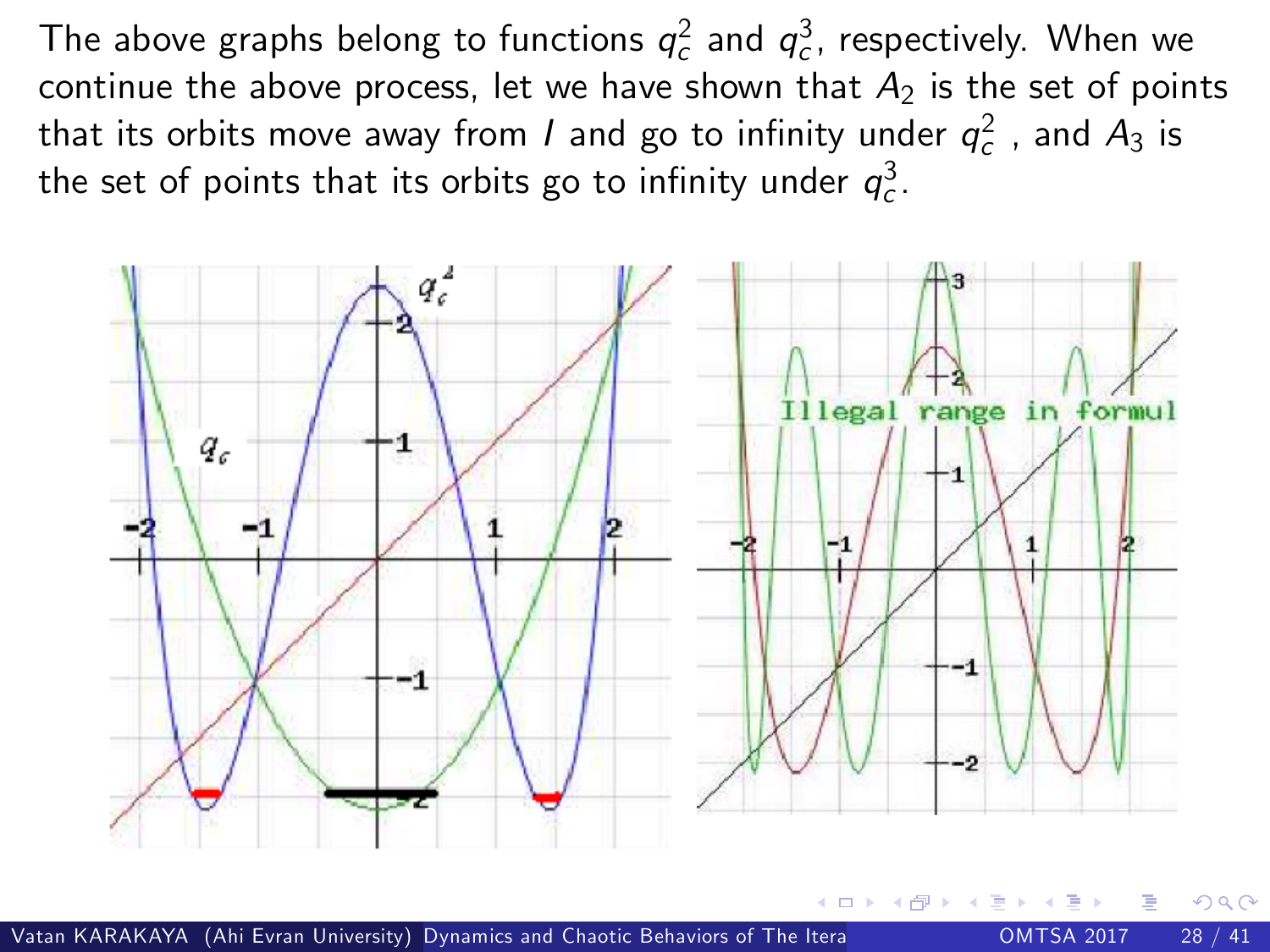When we continue this process, the cluster  $A_n$  contains exactly  $2^{n-1}$  open interval, and these open interval include the points moving away from the interval I. In this word

$$
\Lambda = \{x \in I : q_c^n(x) \in I, n \in \mathbb{N}\},\
$$

is the closed set remaining after all open intervals in I are removed. This expression indicates that the  $\Lambda = \{x \in I : q^n_c(x) \in I, n \in \mathbb{N}\}$  is the Cantor set.

So far we have examined the iterations of the  $\mathit{q}_c(x) = x^2 + c$  functions and the results of the iterations.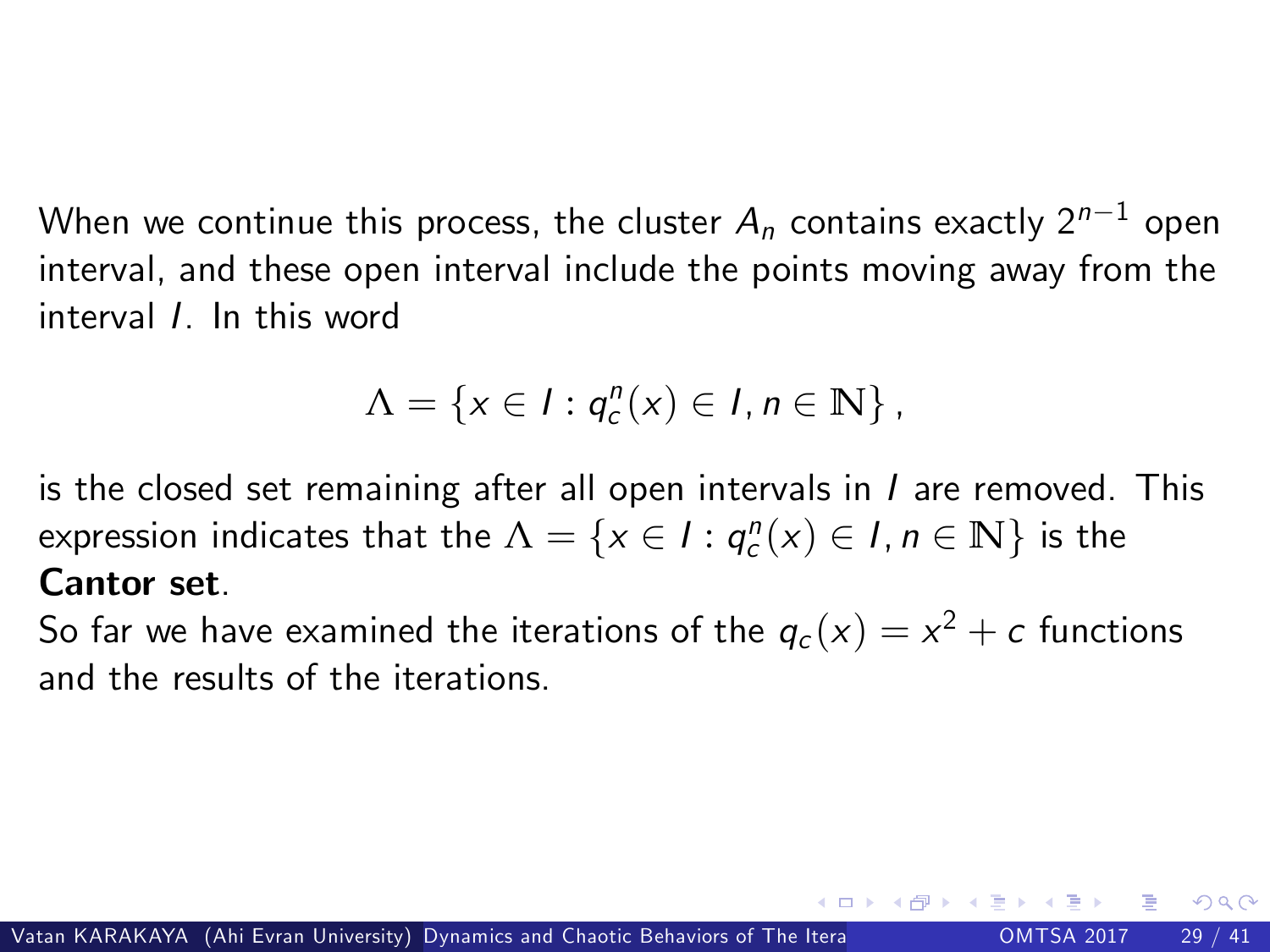## FUNCTION ITERATIONS AND CHAOS

In the historical process, chaos was noticed by **Edward Lorenz**  $[3]$  firstly. In 1960, he had done to try in order to find approximate numerical solution equation including the model of atmosphere of earth consist of 13 function classes. He had changed initial value of these functions classes. When he came back to check new situation, he was shocked. He tought that the computers were broken. After checking all computers, he enterenced new valueds and then he recognized that small change on input brought about incredible changing on output. What Edward Lorenz faced was the notion of chaotic behavior. Meteorological equations meaning that a small change in the initial conditions (for example, a temperature difference of one degree) could lead to a sunrise one month later or a very rainy day. Even in a small change in the initial conditions, it can cause large changes which will make it impossible to be recognized. Even if the difference between the two sets of values taken for the initial conditions grows, the irregular situation also occurs quickly. Now, we can give mathematically definition of chaos.

 $QQ$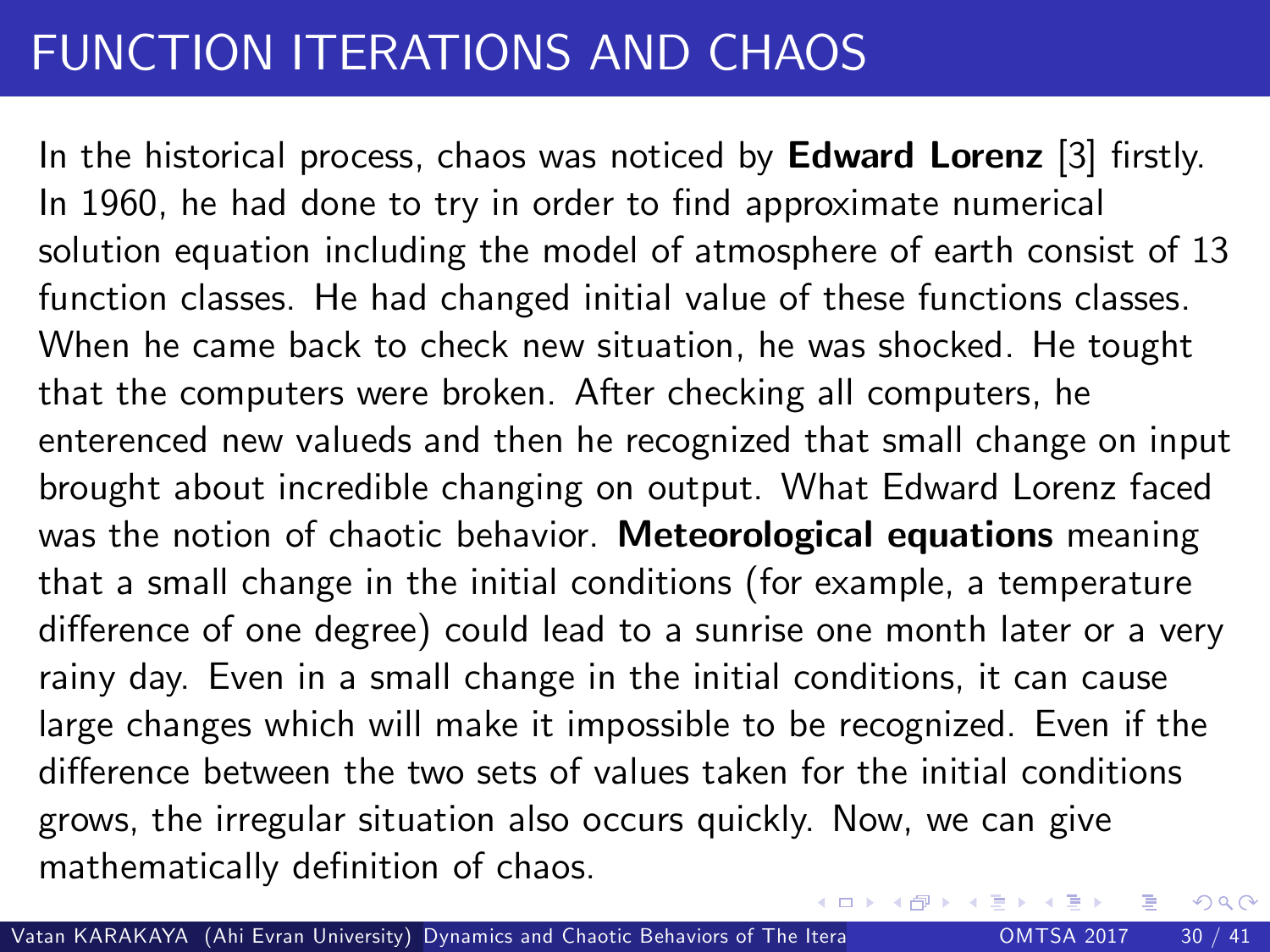#### Definition

Let X be metric spaces and  $F: X \to X$  be continuous mapping. A dynamical system  $F$  is **chaotic** if it holds the following three conditions:

- 1. Periodic point for  $F$  are **dense**
- 2. F is transitive
- 3. F depends sensitively on initial conditions.

In this step, to understand chaotic behavior we will give an example related to ecology by using logistics equation. Let's suppose that there is an insect society with a population of 500, 000 which gives special environmental conditions. Let the population in first year be  $x_1$  million, that is, fixed population is  $x_1 = 0, 5$ .

つひひ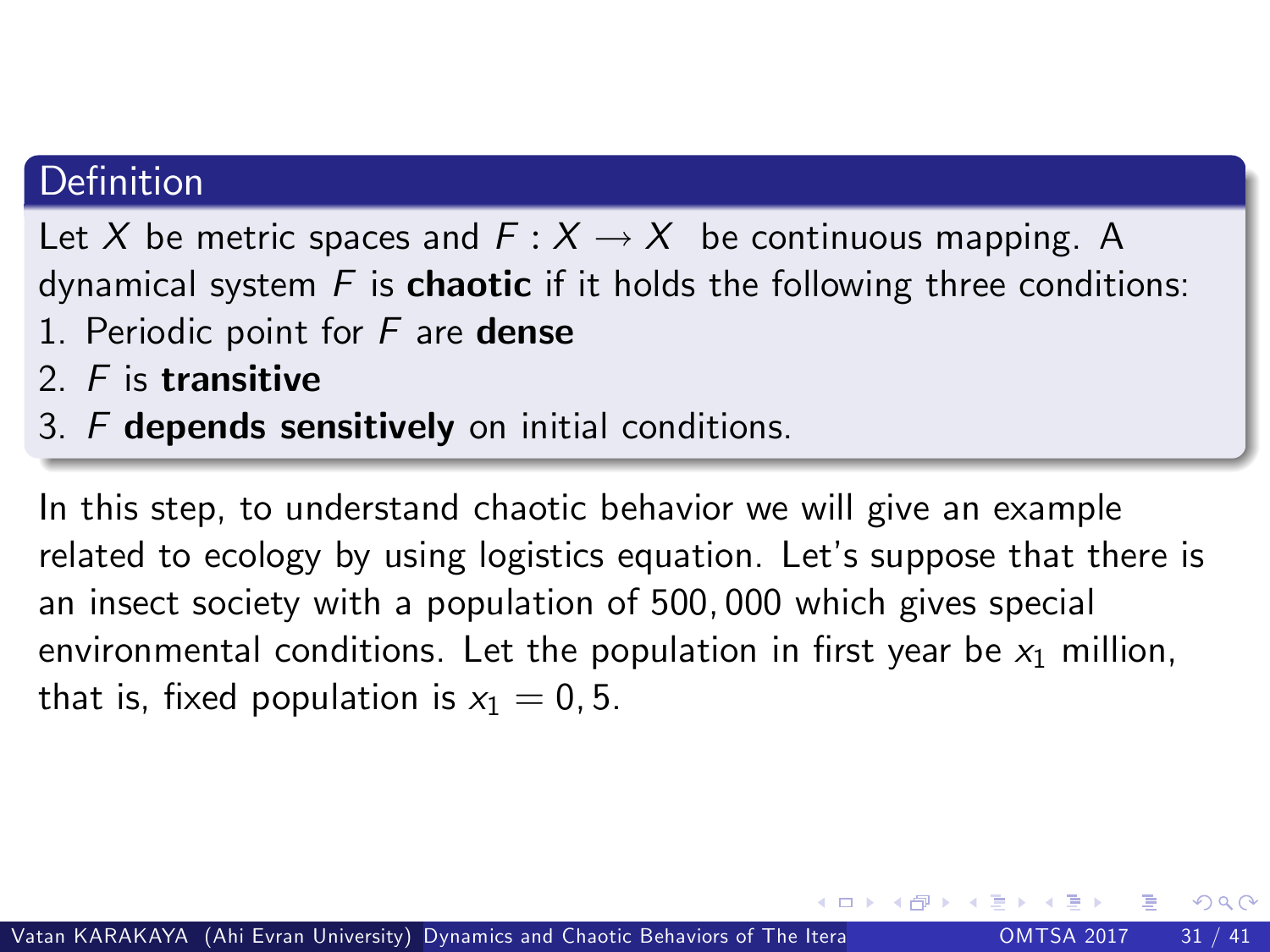According to **logistics equation**, we have the following steps

$$
x_2 = 2x_1 (1 - x_1)
$$
  
\n
$$
x_3 = 2x_2 (1 - x_2)
$$
  
\n
$$
\vdots
$$
  
\n
$$
x_{n+1} = 2x_n (1 - x_n).
$$

In this equation, by taking initial value between 0 and 1, we can get the population. Let  $x_1 = 0, 8$ . Then we get the following sequence:

> 0, 8 0, 32 0, 4352 0, 4916 0, 49986 0, 499999 . . .

つひひ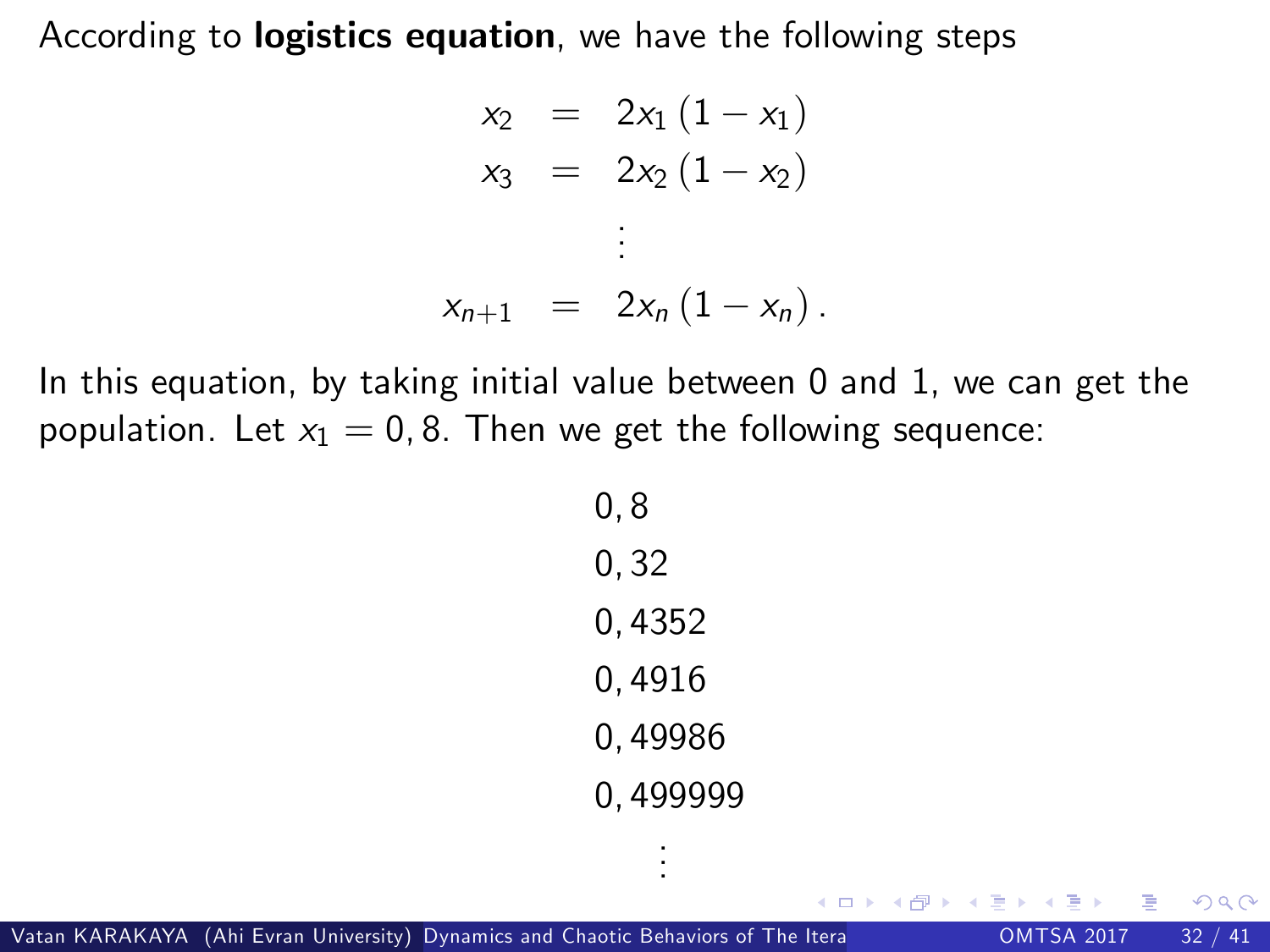It is easy to see that this sequence approachs to fixed value  $(x_1 = 0, 5)$  of the population at 6th years, and then it converges to  $x_1 = 0, 5$  as  $n \to \infty$ . This point is **stable** fixed point of logistic equation, therefore it is attractor for all ortbits. Now, let us take another initial value close to  $x = 0$  which is the other fixed point. Then we can observe that ortbits close the  $x = 0$  approach to stable fixed point because the point 0 is reppel fixed point. Since constant  $\lambda$  depend on environmental conditions, general form of **logistic equation** can be given by

$$
f_{\lambda}\left(x\right)=\lambda x\left(1-x\right)
$$

Now let us choose 0.6875 million in place of initial population 0.5 million. Then the logistic equation is the following form

$$
f_{3.2}\left(x\right) = 3.2x\left(1 - x\right)
$$

For initial value  $x_0 = 0.6875$ . After *n*-iteration process  $f^n(x_0) = 0.6875$ . It is not efficient of environmental conditions. Basically, if  $\left|f_{3.2}^{'}\left(x\right)\right|>1$  , then initial populations is not attraction. Indeed, when taking initial values close to  $x_0 = 0.6875$ , the elements in orbits made oscillate between points  $x_0 = 0$ , 799 and  $x_1 = 0$ , 513.  $QQ$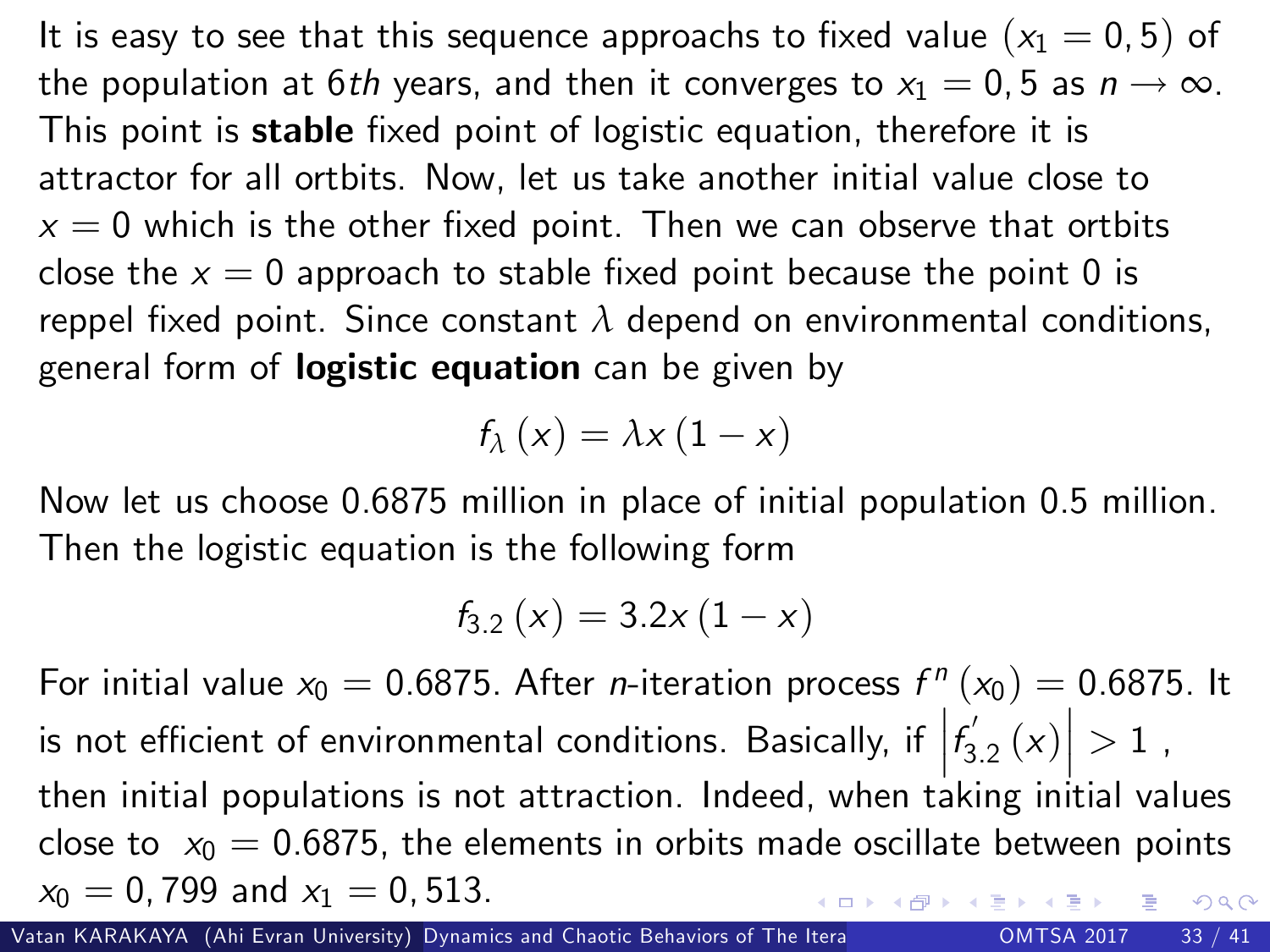Excel formulation is  $3.2 * A1 * (1 - A1)$  such that  $A1 = 0.799$ 

, 799 0, 5139168 , 5139168 0, 799380233 , 799380233 0, 513188724 , 513188724 0, 799443384 , 799443384 0, 513067711 , 513067711 0, 799453552 , 799453552 0, 513048225 , 513048225 0, 79945518 , 79945518 0, 513045104 , 513045104 0, 799455441 , 799455441 0, 513044605

The above iteration sequence has 2-cyclic period.The reason of this event, since fixed point  $x = 0.6875$  is **unstable**, it has oscillating orbits between 0, 513044605 and 0, 799380233 which are population of insects. If we take fixed population  $x = 0.71428$ , logistic function can be given by  $f_3$   $_5$   $(x) = 3.5x (1 - x)$ . For this function, by taking initial value close to point  $x = 0.71428$ . let us iterate it.  $QQ$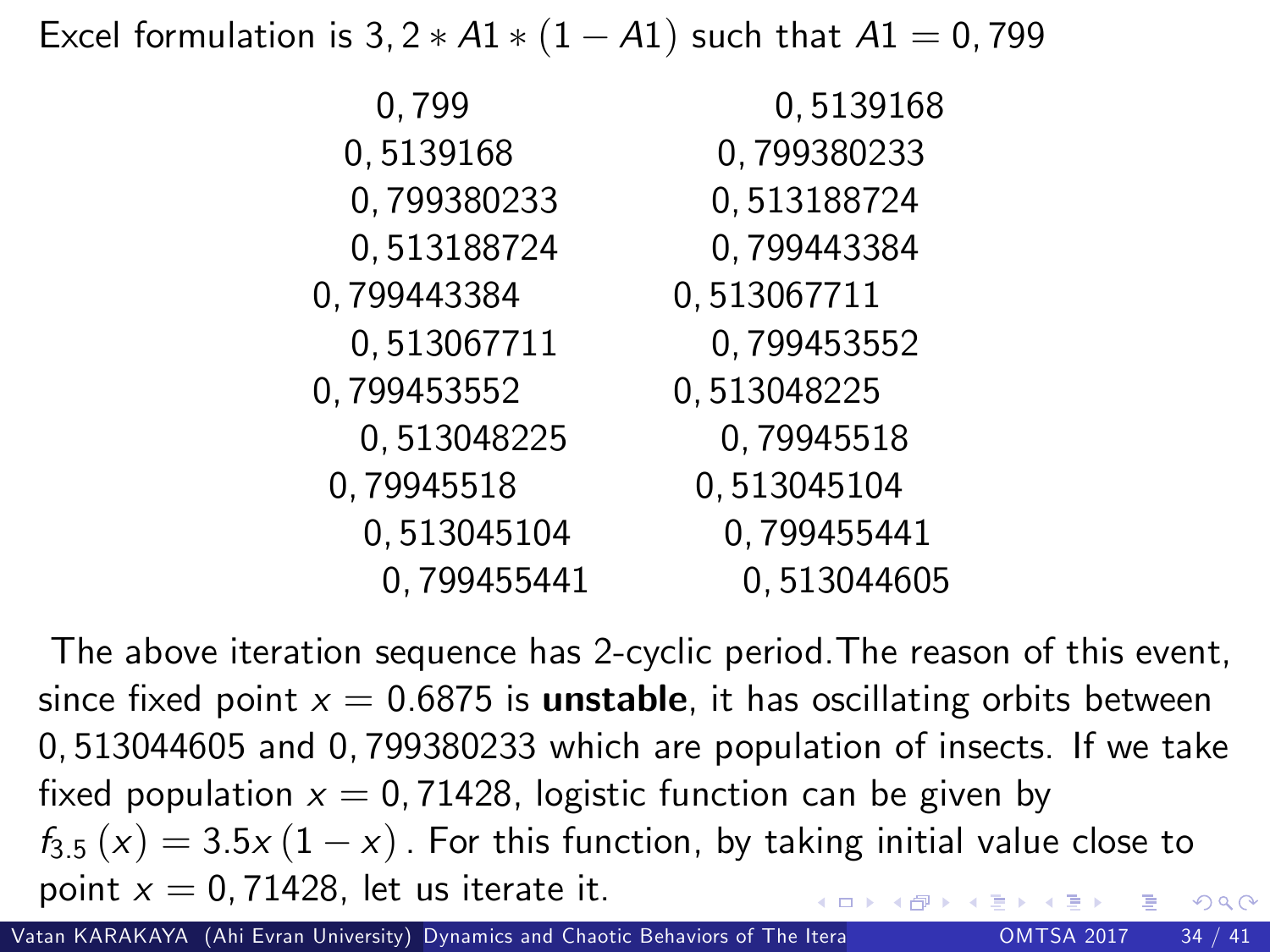We obtain 4-cyclic period as  $a, b, c, d, a, b, c, d, a, b, c, d, \ldots$  such that

 $a = 0.382819$ ;  $b = 0.826940$ ;  $c = 0.50088$ ;  $d = 0.874997$ .

 $\left|f_{3,5}^{'}\left(0,71428\right)\right|=1$ , the fixed point is **neutral**. Therefore it is unstable.

If the population in the season "a" is less than necessary, this causes a population strike in the next "b" season and a decrease in the season " $c$ ". Finally, the population " $c$ " is less than necessary and triggers the last increase in season "d". As long as the stationary point is neutral, this cyclic structure never breaks down and remains stable. If *λ* > 3.6 is taken, the iterations of the function tend to take the form of a force like 8, 16, 32, 64, ... instead of the Öxed point. This is the basic approach that leads us to chaos.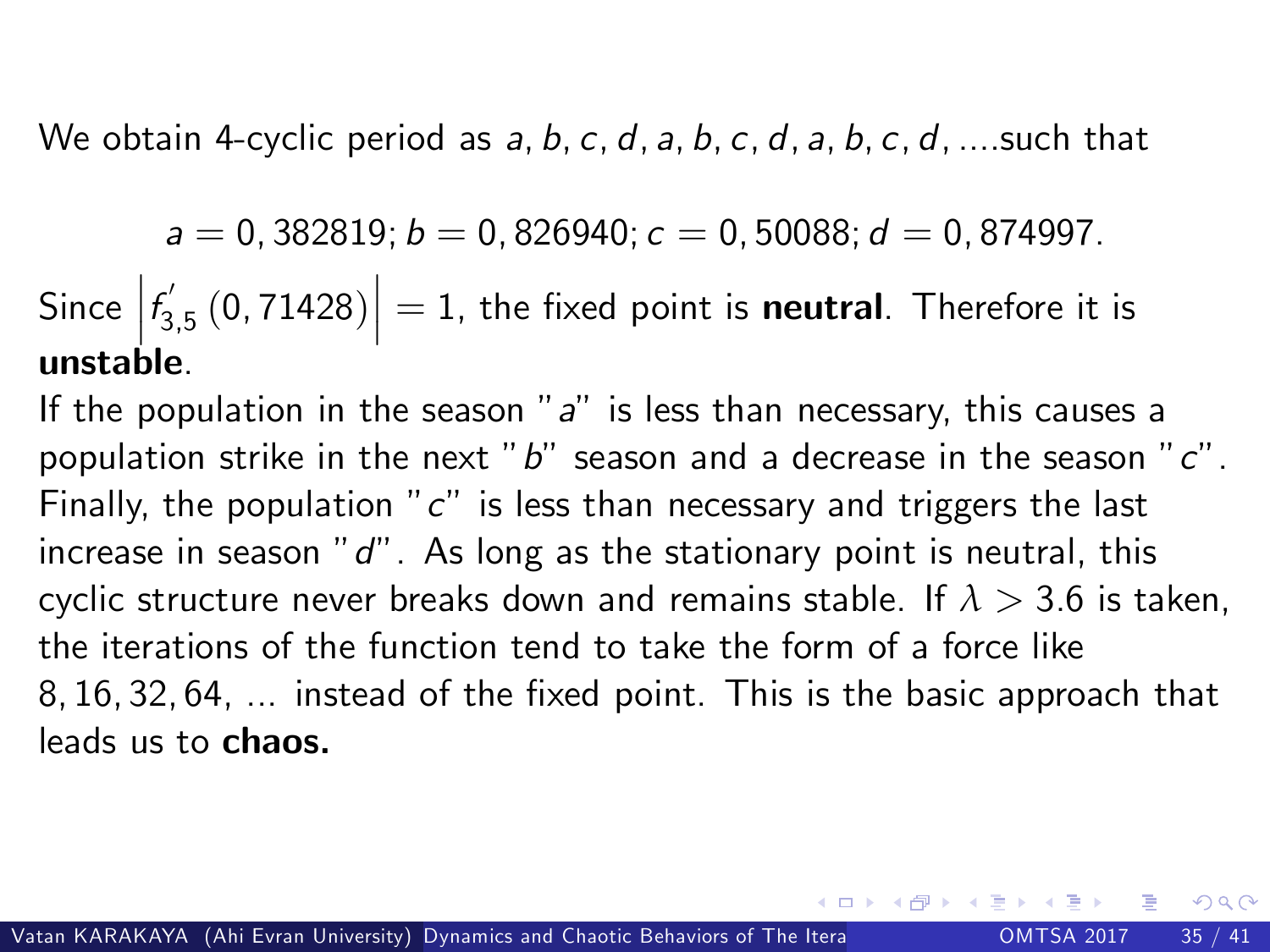The logistic equation for  $2 \leq \lambda \leq 4$  shows the cycles and chaos as follows.



At this stage, let's examine the behavior of two insect populations whose logistic equation is  $\lambda > 3.9$  and whose starting values are very close to each other. Begin with two insect communities whose starting values are  $x_1 = 0.100$  and  $x_1 = 0.101$ .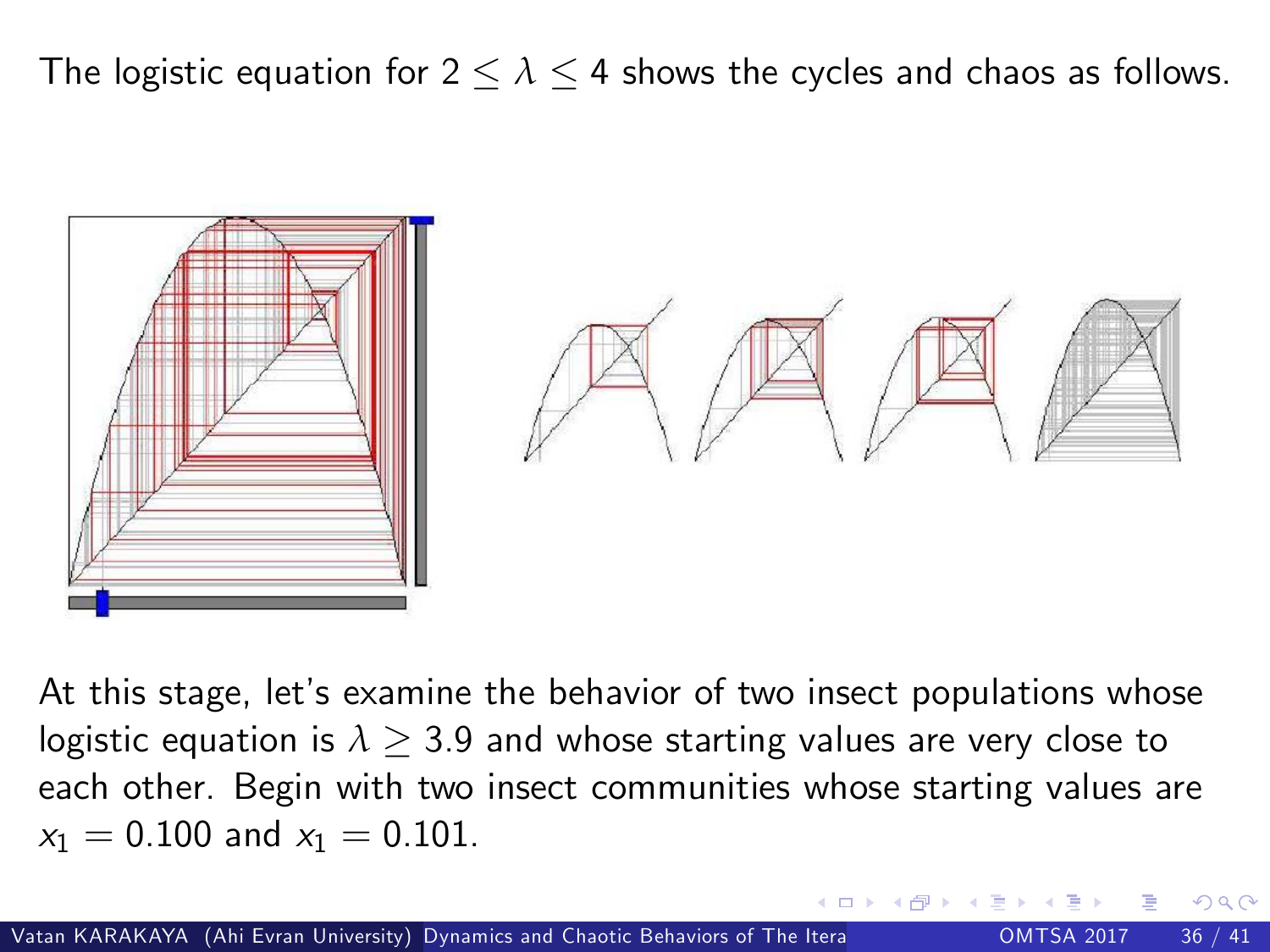Let us examine the following table which gives the situation of these two insect communities during the first 14 generations.

| <b>Generations</b> | <b>Community I</b> | <b>Community II</b> |
|--------------------|--------------------|---------------------|
| 1                  | 0.100              | 0.101               |
| 2                  | 0.351              | 0.354               |
| 3                  | 0.888              | 0.892               |
| 4                  | 0.387              | 0.376               |
| 5                  | 0.925              | 0.915               |
| 6                  | 0.271              | 0.304               |
| 7                  | 0.771              | 0.825               |
| 8                  | 0.690              | 0.562               |
| 9                  | 0.835              | 0.960               |
| 10                 | 0.538              | 0.150               |
| 11                 | 0.969              | 0.497               |
| 12                 | 0.116              | 0.975               |
| 13                 | 0.399              | 0.095               |
| 14                 | 0.935              | 0.336               |

 $290$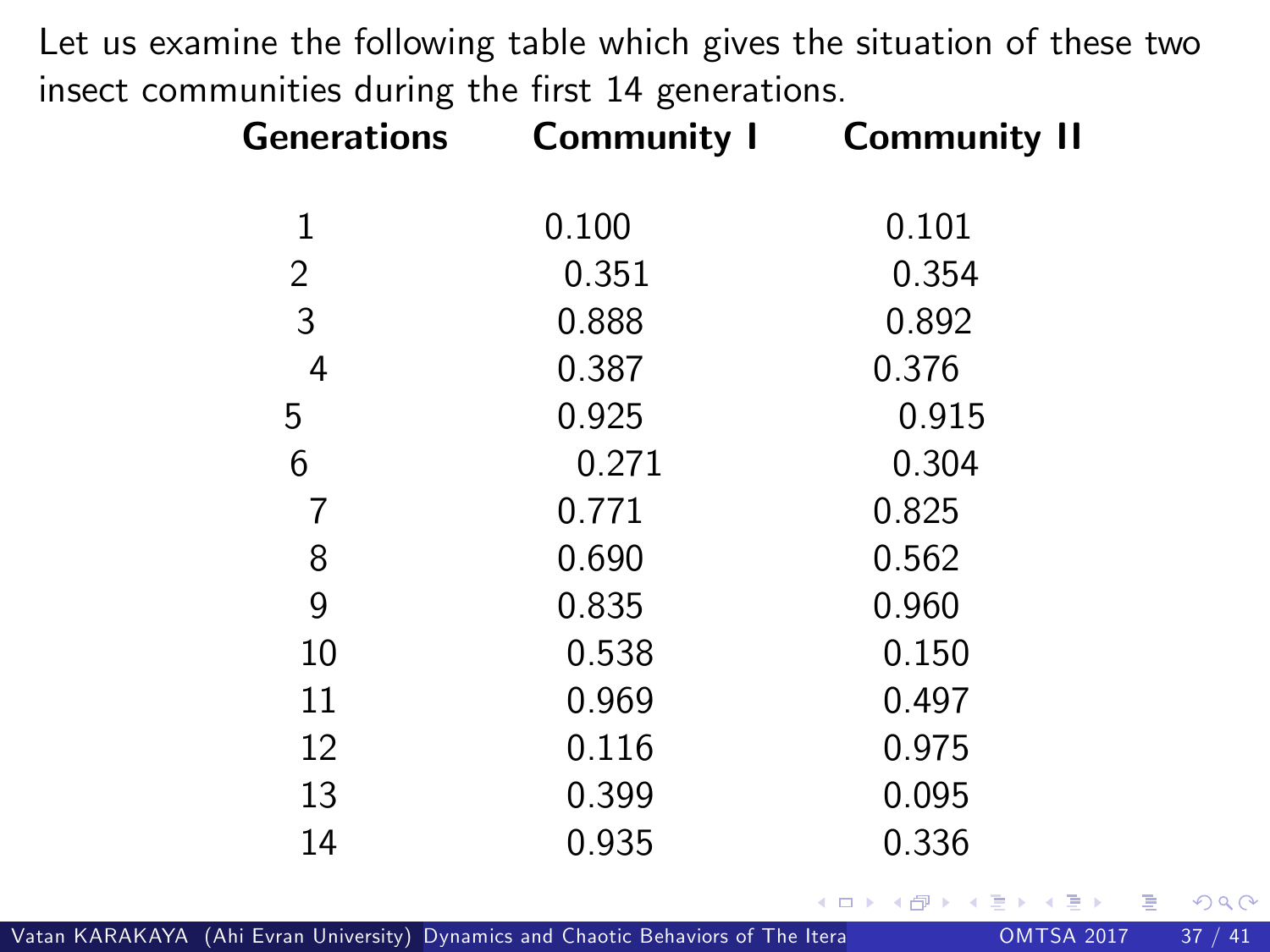As you can see, the proximity between the two populations has completely disappeared when the 10th season comes. This descriptive equation we use to trace this mysterious transition from the regular state to the chaos has no magic feature. Numerous other simple links can lead to this kind of behavior. It is this uniformity that makes researching the transition to chaos so intriguing. We can explain the common feature as follows: When a  $\lambda$  parameter in the equation slowly approaches the critical limit L, the solutions go into chaos under the "**period folding**" process, which is consistently twice as high as the oscillation period instead of a stable fixed point. This gives us the ability to distinctively distinguish between different or powerful chaotic behaviors. The approach to the critical limit, L from the regular side, doubling the number of repetitions is the most striking representation of general behavior.

 $QQ$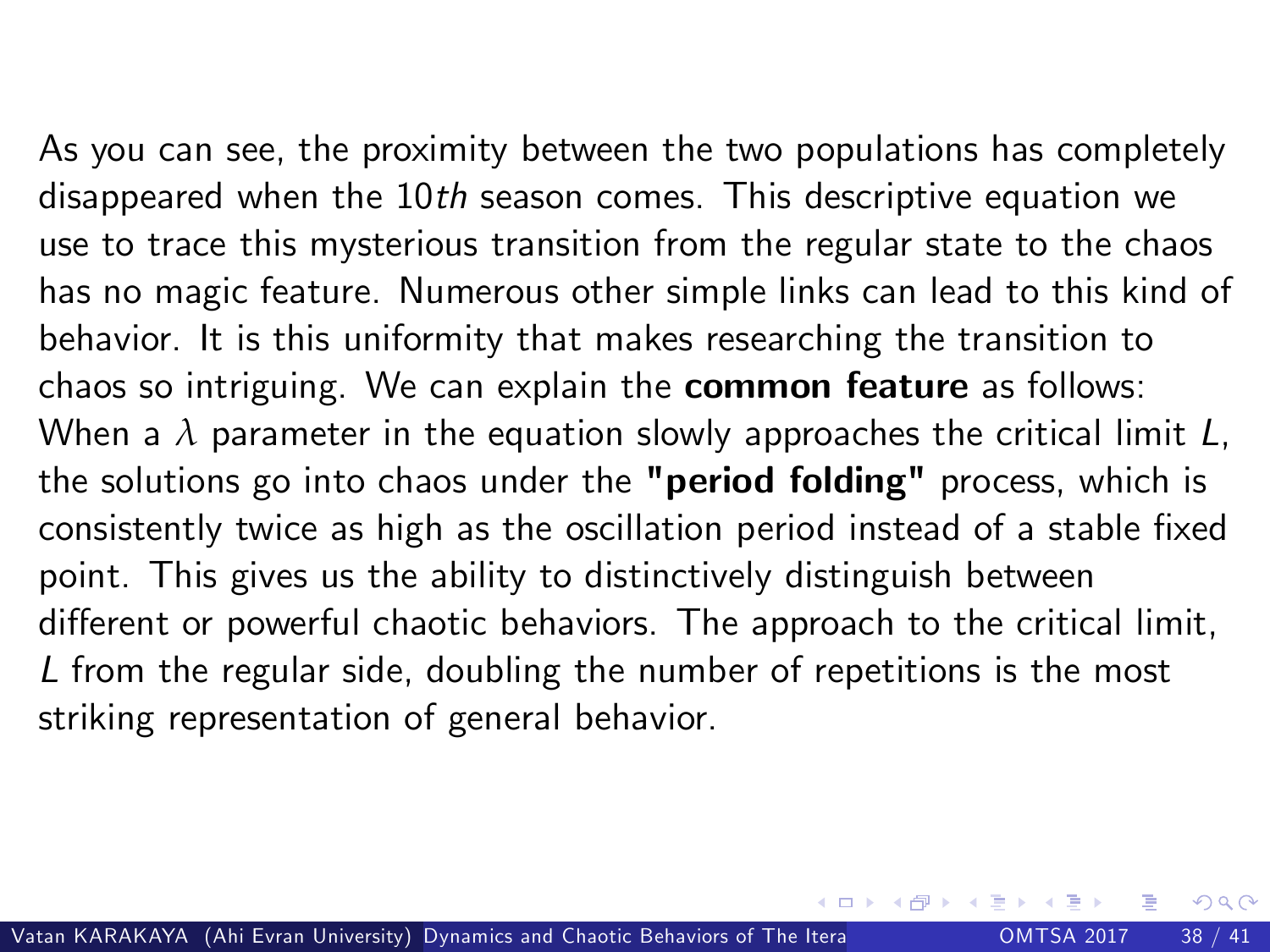Finally, we give chaos constant as follows: Let

$$
d_n = \frac{\lambda_{n+1} - \lambda_n}{\lambda_{n+2} - \lambda_{n+1}}
$$

and

$$
\lim_{n\to\infty}d_n=d=4,6692016,
$$

4 D F

 $QQ$ 

this limit is called a chaos constant.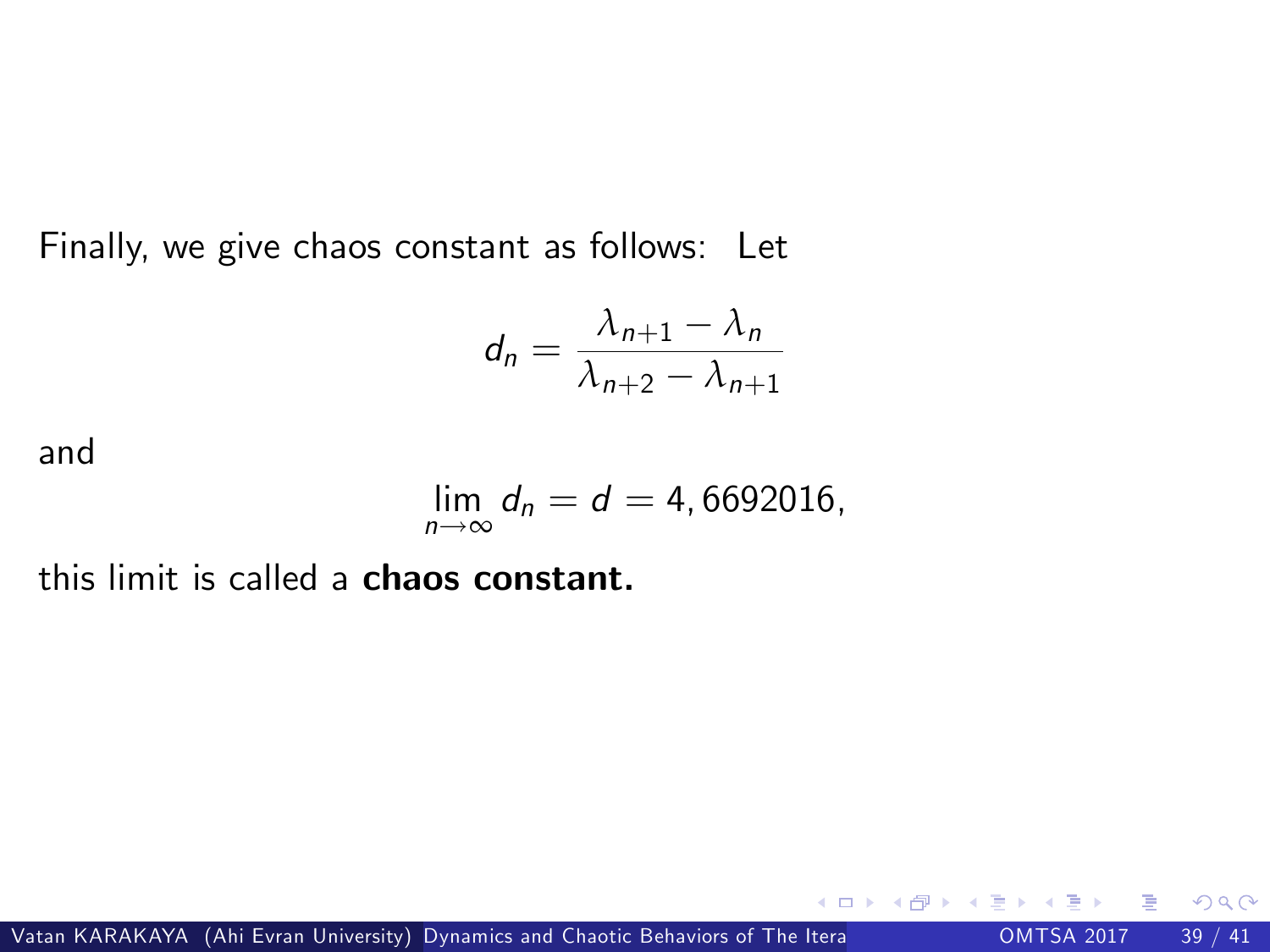- <span id="page-39-0"></span>Fatou, P. "Sur les Equationes Fonctionelles." Bull. Soc. Math. France 48 (1920), 33-94, 208-314.
- <span id="page-39-1"></span>Smale, S. " Diffeomorphisms with Many Periodic Points." Differential 螶 and Combinatorial Topology, Princeton Univ. Press, (1964), 63-80.
- <span id="page-39-2"></span>Lorenz, E. N. "Deterministic Nonperiodic Flows." J. Atmospheric Sci. 20 (1963), 130-141.
- <span id="page-39-3"></span>Feigenbaum, M. J. "Quantitative Universality for a Class of Nonlinear Trans-formations." J. Stat. Phys. 19 (1978), 25-52.

 $\Omega$ 

<span id="page-39-4"></span>Devaney, R. L. An Introduction to Chaotic Dynavnical Systems, Second Edi-tion. Addison-Wesley, Redwood City, Calif., 1989